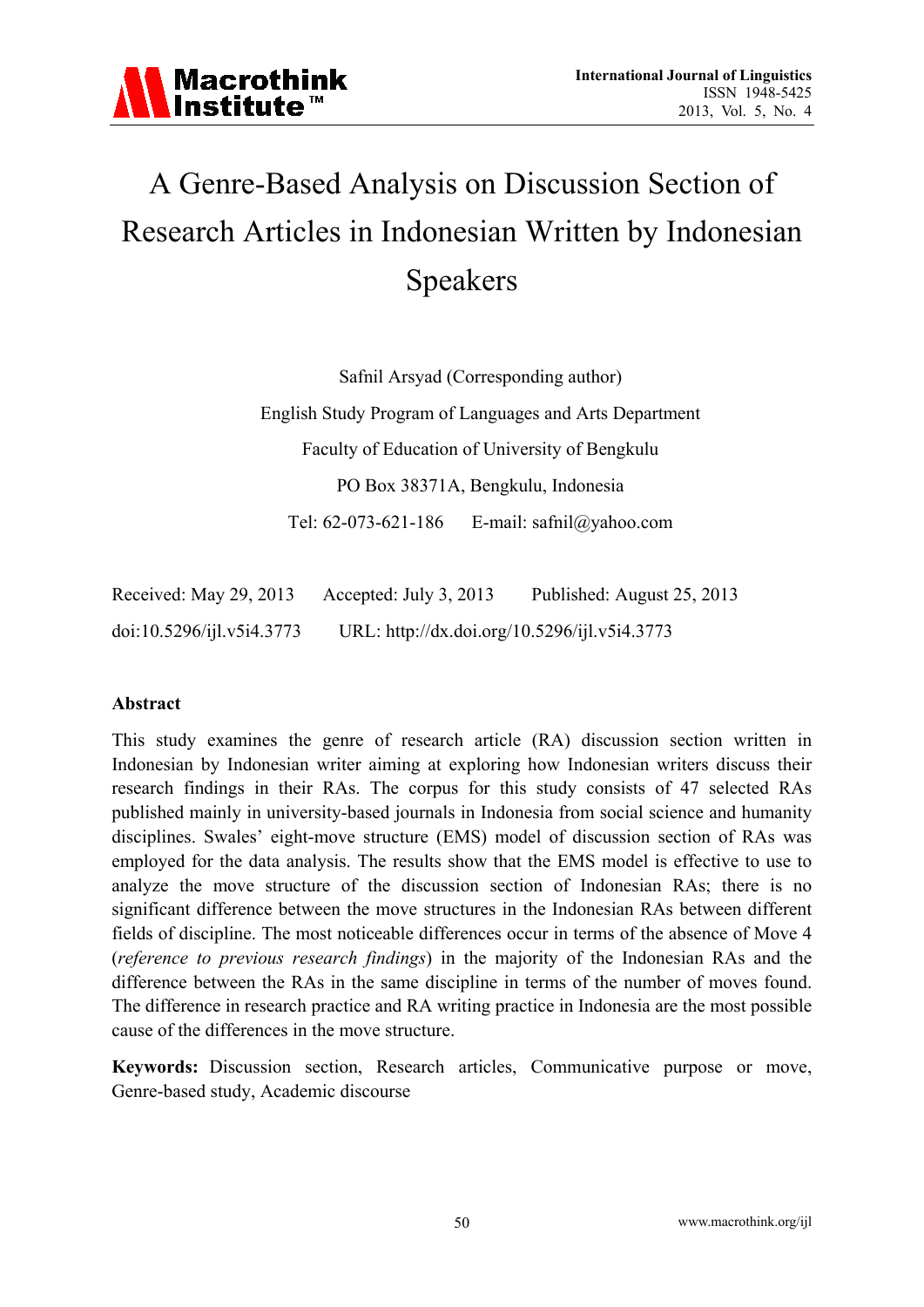

# **1. Introduction**

Indonesian scholars' contribution in international publication is very small; between 2004 to 2008, for example the Indonesians' international publications were only 2,874 articles while Malaysians' were 8000, Thailands' were 15,000, and Singapores' were more than 30,000 (Ariwibowo, 2008). This means that out of 100 Indonesian scholars only 8 or 8% of them published internationally in 4 years or only 2 or 2% of them published in an international journal in one year. According to Wahid (2011), in terms of their contribution to international publication, Indonesian was ranked at the 65th position compared to Malaysia at the 43rd position and Singapore was at the 32nd position. This indicates that although Indonesian is much bigger in terms of population and the number of scholars but in terms of their scientific productivity especially about international publication is far below its neighbors such as Malaysia, Singapore and Thailand.

Recently since 2007 and 2008 the research funding for university researchers and university lecturers has increased significantly due to the Indonesian government commitment to improve the quantity and quality of research and academic activities at universities in Indonesia. In addition, the Indonesian government through the directorate general of higher education also provides some funding for Indonesian scholars who will present a paper at an international conference or seminar which leads to a publication in an international journal. However the increase of Indonesian scholars who successfully published his or her RAs in an international journal has not yet significant. In 2010 for example, according to Wahid (2011), the Indonesian position in terms of international publication among Asian countries was still at the 11th position out of 33 countries; this position was only slightly over but can be easily overtaken by Vietnam or Bangladesh in the near future.

Wahid (2011) goes on to point out that, it is not easy to find the exact causes of the under-expectation contribution of Indonesian scholars in the international journal publication because there may be many aspects contributing to this problem. Among other things, Wahid suggests four of them; 1) no significant pressure to Indonesian researchers to publish their research reports in international journals as part of the the research project; 2) no significant difference in terms of credit point given to national and international publication for career developement or salary raise; 3) very limitted funding allocated for Indonesian scholars to present his or her research papers in quality international seminars or conferences leading to an international journal publication; and 4) no significant rewards given to the Indonesian scholars who can successfully publish his or her RAs in international journals. Ofcourse these are only few possible causes contributing to the poor performance of Indonesian scholars in international journal publication although there have been so many studies conducted either as part of qualification processes (of undergraduate, master or doctorate degrees) or research projects done at post-qualification or continuing professional development programs. Other possible causes are the poor ability of the Indonesian scholars to write a RA in a foreign language such as English, the poor ability of the Indonesian scholars to adjust their research papers to the rhetorical structures and styles acceptable in an international journal publication and the poor content quality and value of the RAs produced by the Indonesian researchers.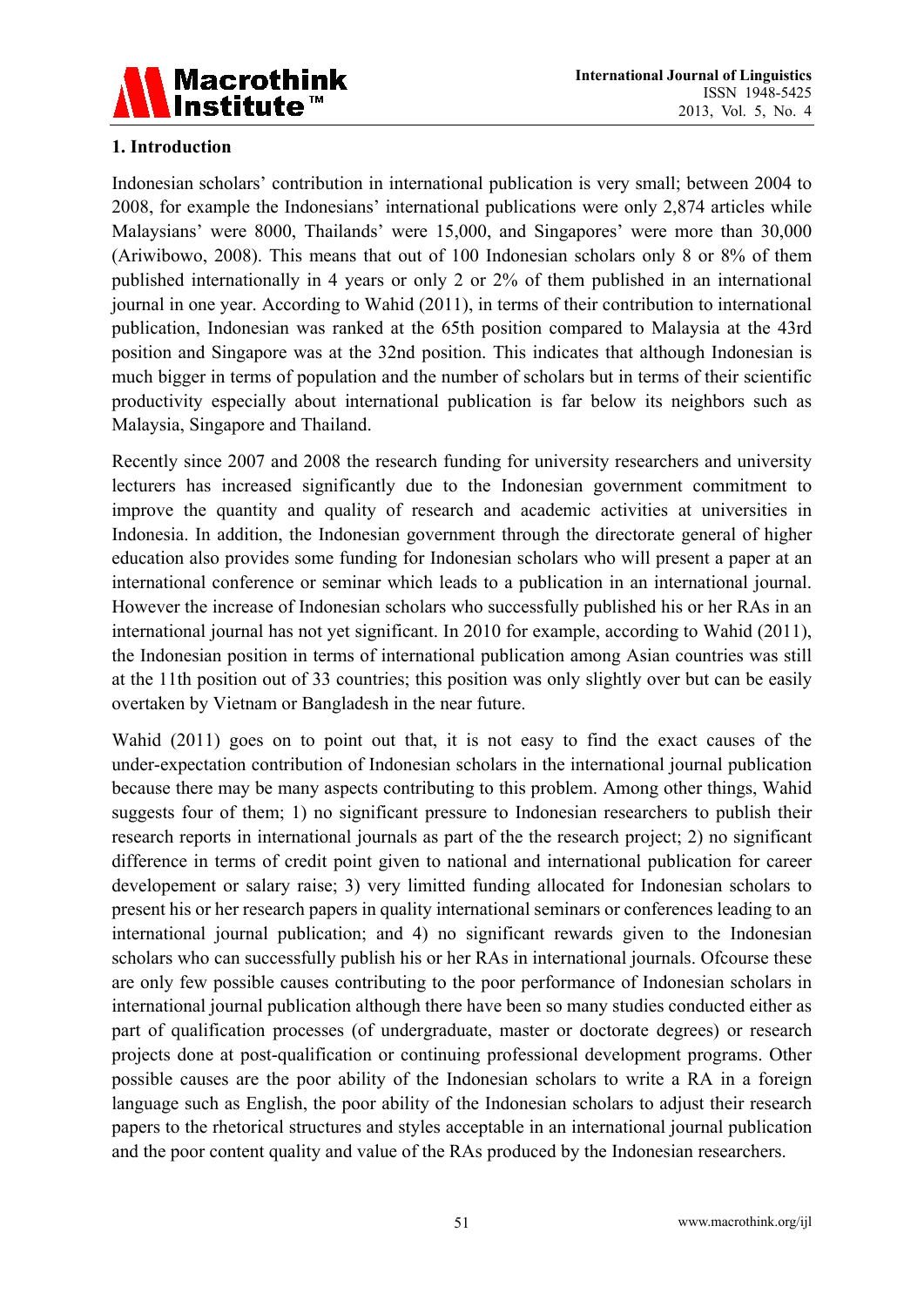

One of the most important sections of RAs is the discussion section because in this section writers show the knowledge contribution of their research findings to the available literature. This is also where the writers explain why their research findings are in the ways they are and what they mean (Hess, 2004 and Hagin, 2009). Research article authors must summarize and interpret their research findings, and the place to do so is in the discussion section by commenting on every issue in the research questions (Branson, 2004, Thyer, 2008 and Branson, 2004). However, according to Parkinson (2011:164), most student writers find it very hard to write the RA discussion section because "... it involves complex causal, conditional and purposive argument; this argument guides the reader from acceptance of the relatively uncontroversial data to acceptance of the writer's knowledge claim."

Similar comment on the importance of and the difficulty to write the discussion section of RAs has been put forward by Belcher (2009). Belcher states that,

This [the disussion section of RAs] is the most difficult section to write and yet the most important. How you write this section can determine your article's rejection or acceptance. Even if you have a great data, your article can get rejected for poor or incorect interpretation. Structuring your discussion around your argument will best enable readers to understand the significance of your study for their own research and the field (p:195).

In other words, according to Belcher the quality of discussion section of an RA also determines the quality of the RA itself and therefore, writers must write it carefully conforming to the appropriate discourse structure and style expected by discourse community in a particular discipline.

# **2. Literature Review**

# *2.1 Common Moves in the Discussion Section of Research Articles*

Swales (1990) suggests that the discussion section of RAs may contain up to eight 'moves' or a segment of text which has a clear communicative purpose set by the writer for the potential readers; these moves are "... background information, statement of results, (un)expected outcome, reference to previous research, explanation, exemplification, deduction and hypothesis and recommendation (pp:172-173)". However, as Swales claims, out of the eight possible moves in the discussion section of RAs only three moves are compulsary or most commonly found; these are Move 1 (*background information*), Move 2 (*statement of results*), and Move 4 (*reference to previous research*), while the other five moves are rarely used or only found in a particular research discipline or in a RAs using a particular type of research methodology.

Dudley-Evans (1994) suggests a slightly different move structure of discussion section of RA. Instead of eight moves, Dudley-Evans suggests nine possible moves in the discussion section of RAs; these are "...information move, statement of result, finding, (un)expected outcome, reference to previous research, explanation, claim, limitation, and recommendation (p:225)". However, as Dudley-Evans further claims, among the nine moves which are possibly found in the discussion section of RAs, only two move cycle are the most important ones; these are statements of results or findings which are then connected to the findings of previous relevant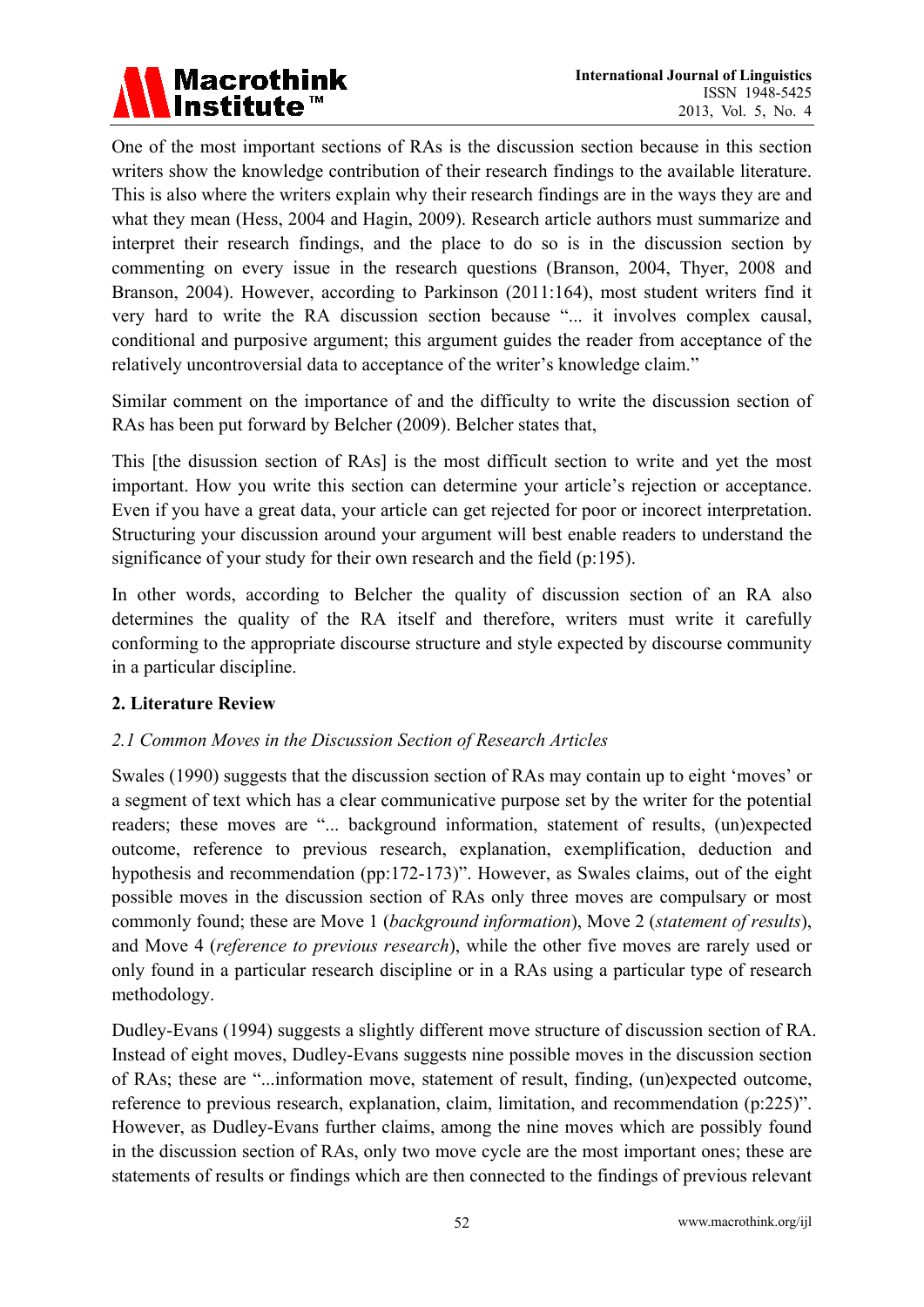

studies or a claim which are then linked with the findings of previous relevant studies.

Although slightly different, the two move structure model suggested by Swales (1990) and Dudley-Evans (1994) are similar in terms of their key cycles or important moves; these are statements of results or findings of the research which are then linked with the findings or previous relevant studies. This is because the discussion section of RA is the opportunity for the writers to review the available information relevant to the research topic and to explain how the current research findings contribute to the available information (Branson, 2004). By doing so, the writers attempt to convince readers that the information obtained from the research has some kind contribution for other scholars who work or are interested in the same research area.

#### *2.2 Comparative Studies on Research Article Discussion Section*

Several comparative genre studies on discussion section of RAs have been conducted so far, such as by Parkinson (2011), Basturkmen (2012), Salimi and Yazdami (2011), Jalilifar (2011), and Holmes (1997) to name a few. The majority of these studies are comparative in nature either between two or more groups of RAs of different fields of discipline but within the same language or between two or more groups of RAs in different languages but within the same field/s of discipline. The majority of these studies used either Swales' eight-move structure or nine-move structure by Dudley-Evans as a model for analysis.

Holmes (1997) conducted a study on the discussion section of 30 RAs in social sciences consisting of 10 articles in each discipline of history, political science and sociology disciplines. He compared the existence of communicative moves available in the discussion sections in the three groups of RAs. Holmes found that although there are many similarities in terms of the communicative moves in the three groups of articles, there are also differences in which, unlike the ones of political and sociology sciences, the moves in the discussion sections of history RAs was rarely cyclical. Another difference is that, different from the ones in political and sociology sciences, the discussion section of RAs in the discipline of history rarely has reference to the previous research findings or Move 5. According to Holmes, this is because of '... limited development of cummulative research program and the absence of a theoritical concensus in that discipline (p:333)."

Salimi and Yazdami (2011) also conducted a study on move analysis of discussion sections of 80 articles written in English in two different disciplines: 40 articles in Sociolinguistics and 40 articles in Language Testing. Salimi and Yazdami used nine-move structure model of discussion section of RAs suggested by Dudley-Evans (1994) to analyse their data and found that there are no important difference between the two groups of RAs in terms of their macro structure but there is a significant difference on the frequency of absence of important moves in the discussion section of the two groups of RAs. According to Salimi and Yazdami, compared to the ones in Sociolinguistics, the articles in Language Testing are much better in terms of utilizing the important moves in their discussion section. In their conclusion, Salimi and Yazdami stated that writers of RAs in Sociolinguistics did not follow the standard nine moves pattern as suggested by Dudley-Evans as religiously as the writers of Testing articles did.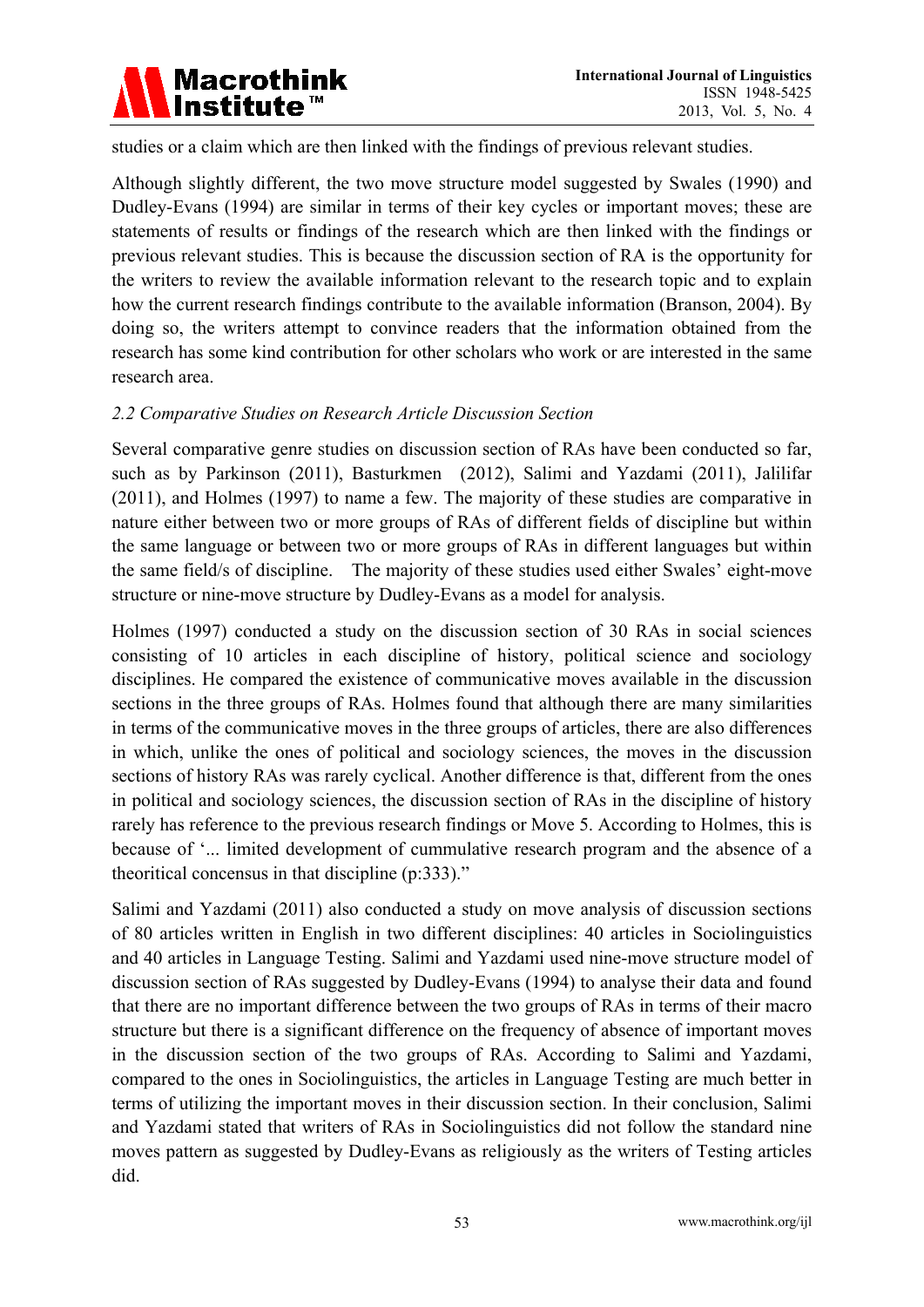

Genre-based studies on discussion section of RAs, as reviewed above, have already been conducted on RAs written in English; however, as far as I am concerned there is no study ever conducted on RA discussion section written in Indonesian by Indonesian writers in the disciplines of social sciences and humanities and this is the main motivation for this study. The information on the discourse structure in the discussion section of RAs written in Indonesian and by Indonesian writers is very important for pedagogical purposes. If the differences and similarities are known, it will be clearer and much easier how and what to suggest to the Indonesian students and researchers when they rewrite or convert their RAs in Indonesian into English in order to be published in an English international journal.

This study is an attempt to find out how the discussion section of RAs in the disciplines of social sciences and humanities written in Indonesian by Indonesian writers are rhetorically structured and linguistically characterized as suggested by Swales (1990). The research questions are as folows:

- a) What communicative purpose segments or moves are dominantly found in the discussion section of RAs in the disciplines of social science and humanities written in Indonesian by Indonesian writers?
- b) Is there any difference between the six groups of the RAs in the disciplines of social sciences, education, economy and management, language and literature, psychology and religious studies in terms move structure in the discussion section of the RAs? and
- c) What is the main difference (if any) between the move structure found in the discussion section of Indonesian RAs and the one in English?

# **3. Methododology**

# *3.1 The Corpus of the Study*

Forty eight RAs in the fields of social sciences and humanities (language and literature, religion, economics, psychology, social and political sciences and education) written in Indonesian by Indonesian writers were selected for analysis. Only one RA (from the most recent volume) was chosen from one Journal to represent the articles published in the journals; this is because it is assumed that all articles published in the journals have gone through a standard editing and reviewing processes following the submission guidelines enforced by the journal editorial boards and therefore all articles published in the journals have conformed to the guidelines. The distribution of the RAs as the object in this study is given in Table 1.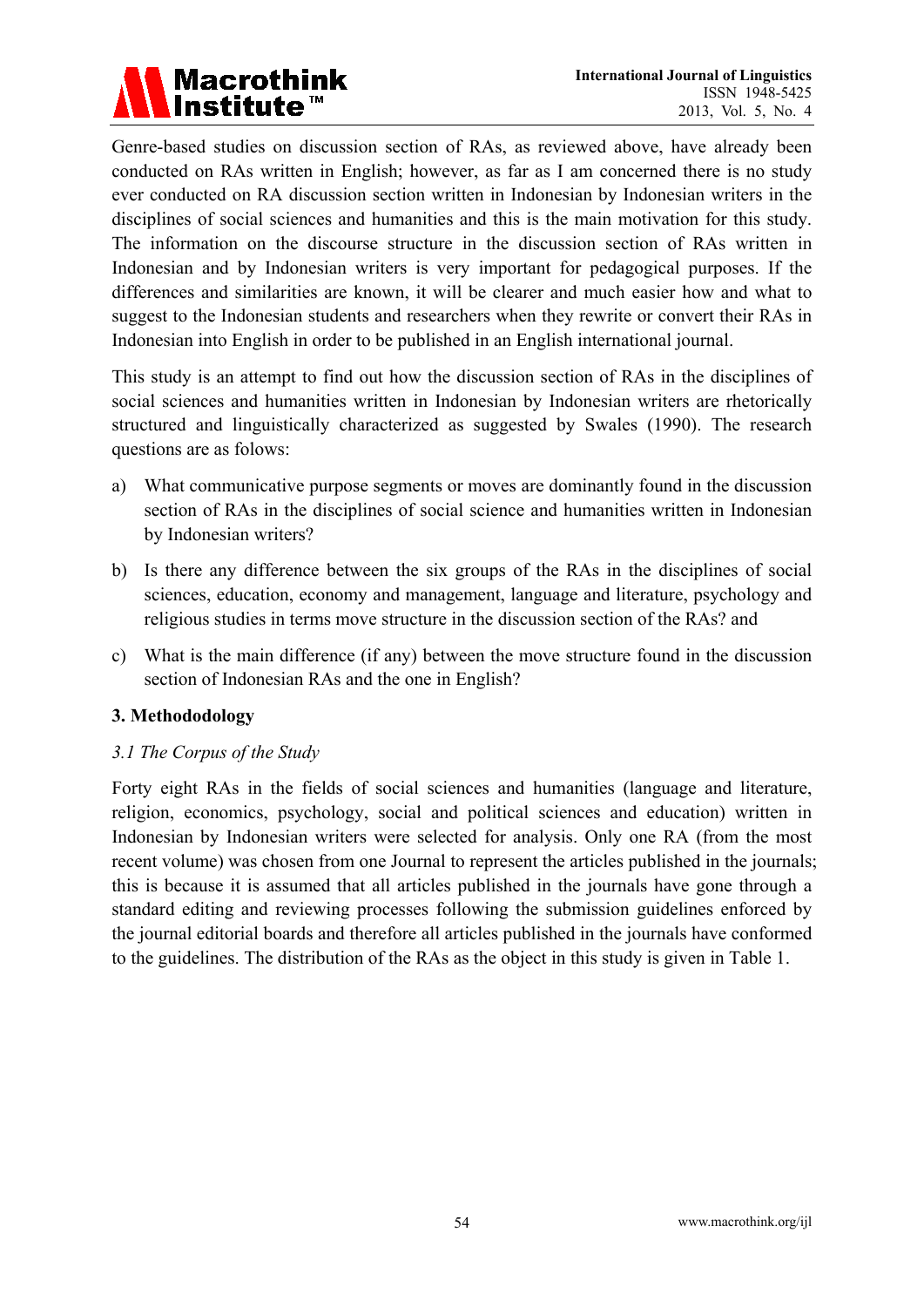

| No.   | Journal Discipline      | Number of RAs | Percentage |
|-------|-------------------------|---------------|------------|
|       | Religious study         | 4             | 8.5%       |
| 2.    | Education               | 14            | 29.8%      |
|       | Economy and management  | 10            | 21.3%      |
| 4.    | Language and literature | 6             | 12.8%      |
|       | Psychology              | h             | 12.8%      |
| 6.    | Social sciences         |               | 14.9%      |
| Total |                         | 47            | 100%       |

Table 1. The Distribution of Research Articles in the Corpus of this Study

The number of RAs in each discipline is not equal because the fact that the number of journals available in each discipline published in Indonesia is not equal either. The choice of the disciplines is motivated by the assumption that discourse structure and styles of RAs in social sciences and humanities are more various and nonstandard compared to the one in natural and hard sciences. The list of the 47 articles and the journals from which they were taken is given in the appendix.

# *3.2 Genre Analysis Method*

Analysis of the discussion section of the RAs was based on the eight-move structure (EMS) model outlined by Swales (1990:172-173). Swales suggests that the discussion section of RAs may contain up to eight 'moves' or a segment of text which has a clear communicative purpose set by the writer for the readers; these moves are "… background of information, statement of results, (un)expected outcome, reference to previous research, explanation, exemplification, deduction and hypothesis and recommendation". Swales elaborates further that the communicative purposes of each move are as the followings with some modification for practical purposes:

**Move 1** (*background information*) is statement about 'theoritical and technical information'

as already addressed earlier in the RA;

**Move 2** (*statement of results*) is the claim made by the writer as the direct answer to their

research question;

**Move 3** ((*un)expected outcome*) is statement or comment on whether or not the research

results or finding are as they are expected;

**Move 4** (*reference to previous research*) is a rhetorical attempt of writer/s to link the present

research finding/s to the available relevant knowledge or information for the purpose

of comparison or to support the present findings;

**Move 5** (*explanation*) is the writer's rhetorical attempt to logically convince readers why such unexpected or extraordinary results or findings of the present study occur;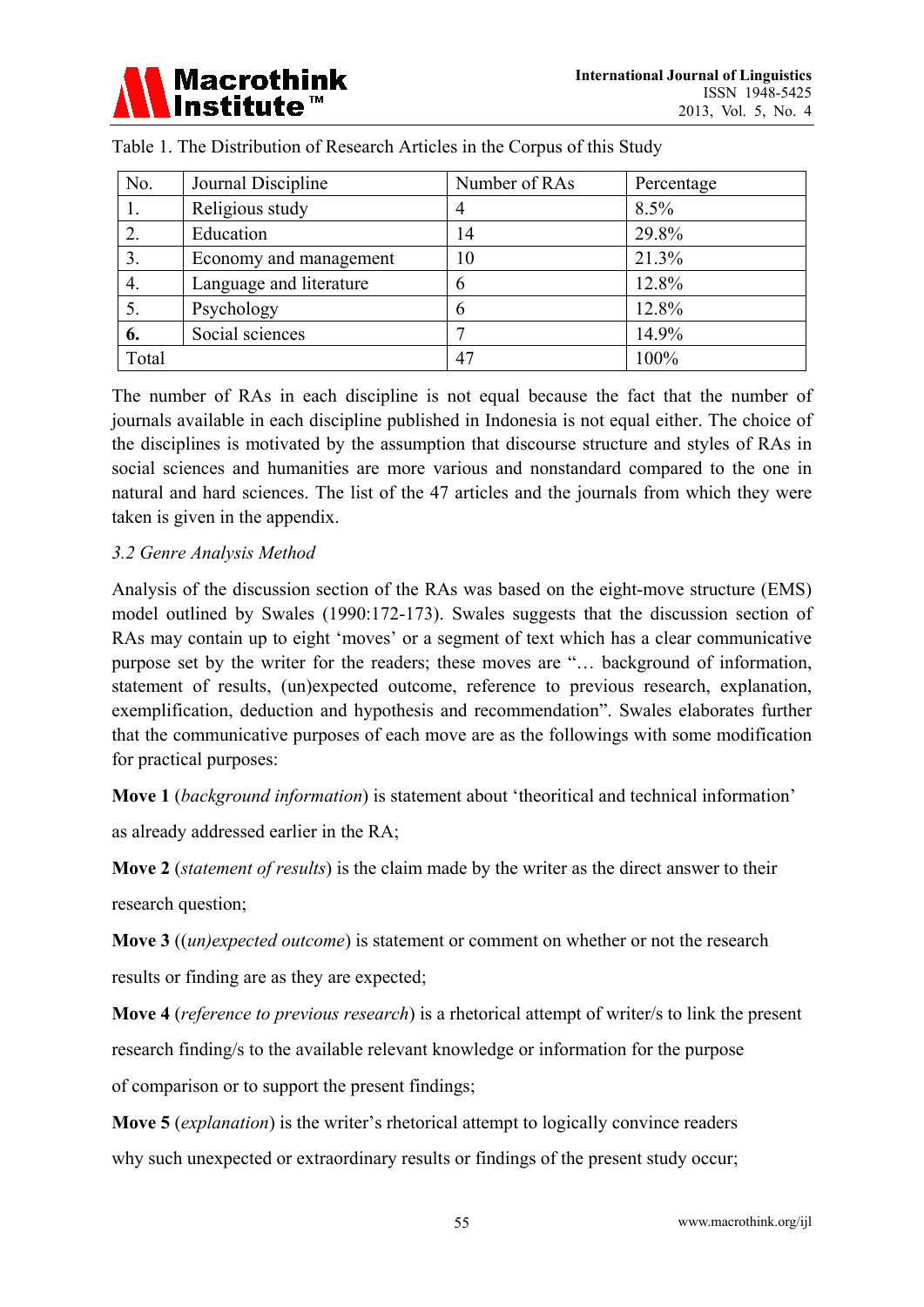

**Move 6** (*Exemplification*) is only an illustration or samples to strengthen or support the explanation;

**Move 7** (*deduction and hypothesis*) is the writer's claim on the level of interpretation of the

research findings to a larger scope of topic or area; and

**Move 8** (*recommendation*) is writer's suggestion on the application or implementation of the

research findings in practical ways and/or suggestion for further studies in the same or

similar topic.

In this study, following Safnil (2000:82) a communicative unit or move is defined as,

A communicative unit of a text is a clause or a set of clauses or a paragraph which shows a clear indication of a specific identifiable communicative purpose, signaled by linguistic clues or inferred from specific information in the text. The communicative units or moves in a particular text together develop a set of communicative purposes relevant to the genre of the text.

Whether or not a segment in the text, such as a clause(s) or a paragraph(s) can be classified as a Move depends on if or not the segment has a clear different and identifiable communicative purpose or function.

The smallest unit analysis in this study is a clause or a simple sentence because it is unlikely that two or more communicative purposes or moves are addressed in a clause because a clause should have only one topic or subject and one comment or predicate. In addition, the identification of moves in the discussion section of RAs were done by using linguistic and discourse clues; these are formulaic expression, particular lexical items, cohesive markers, by inferring from the information contained in the text, and other kinds of discourse clues, such as sub-titles or sub-section titles, paragraph as a unit of ideas, and other possible linguistic and discourse clues available in Indonesian language which might help chunking the text in to moves and identifying the move boundaries.

# *3.3 Procedures of Communicative Unit Analysis*

The processes of identifying the communicative units in the discussion section of RAs went through the following steps: first, Reading the titles, the abstracts and the key terms to get a rough understanding of the research project reported in the RAs; second, reading the entire text to identify the main sections of the RAs; third, reading the discussion section of the RAs to identify the linguistic and discourse clues; fourth, identifying the communicative units in the discussion of the RAs; fifth, identifying the common discourse patterns of the discussion section of the RAs; and finally, developing an acceptable model of discourse pattern of moves (if possible) which characterizes the discussion section of RAs written in Indonesian by Indonesian writers.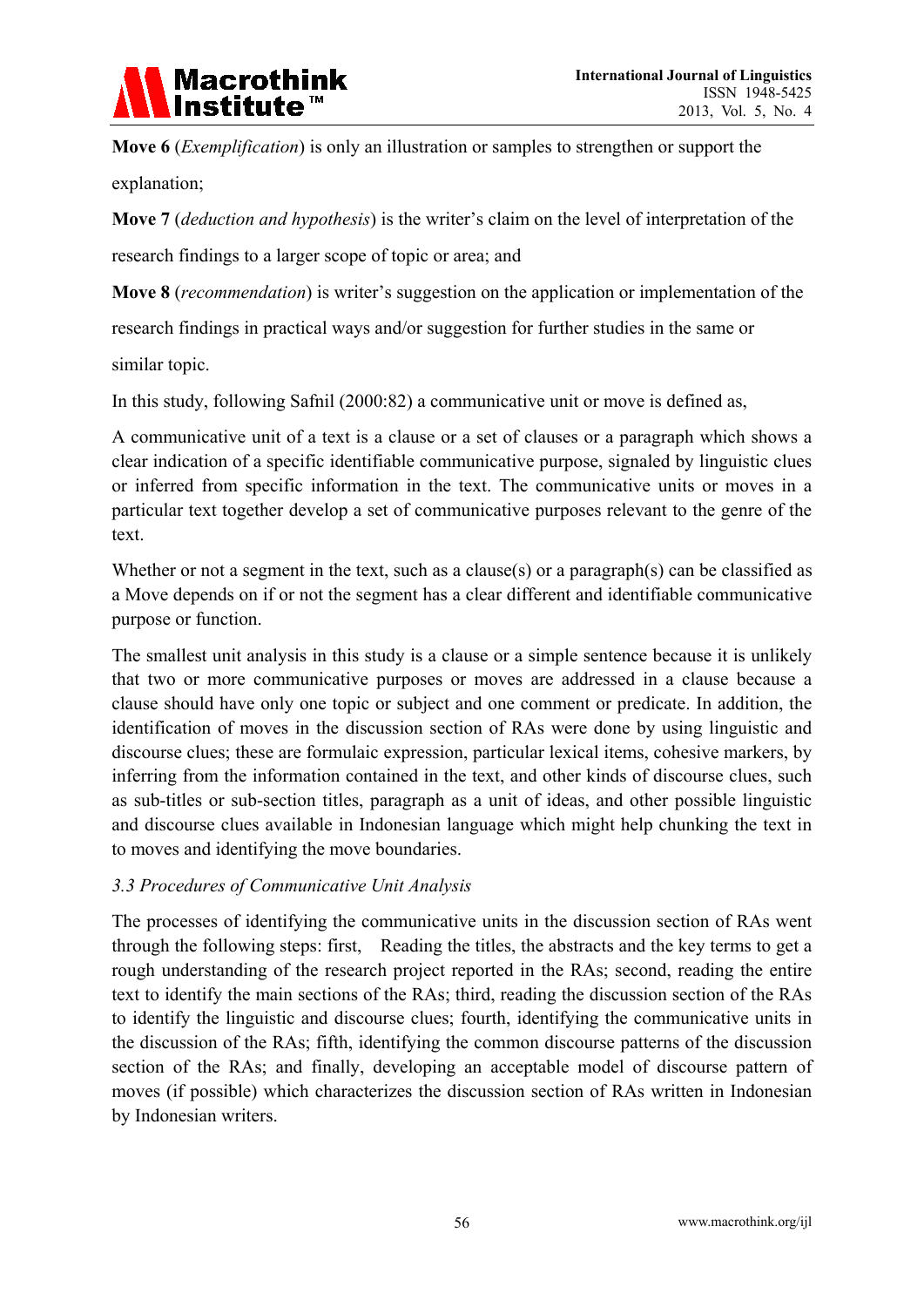

*3.4 Sample Analysis of Communicative Units or Moves in a Sample of RAs* 

To show how identifying the communicative units in the discussion section of the RAs was done, an example of a discussion section in the data of this research is given below. The text sample is taken from the discussion section of psychology article titled "*Hubungan Konsep Diri Dengan Motivasi Belajar Pada Siswa Kelas XI SMA PI Jakarta*" (The Relationship Between Self Concept and Learning Motivation of Senior High School Students of XI Class of PI of Jakarta) written by Silvia Tjindaidi and Primus Domino (2009) published in 'Psibernetika' Journal, vol. 2 no. 1 pp: 23-31. For the purpose of this sample text analysis, only the discussion section is given below which is then followed by a free translation into English and the analysis of moves.

# **Pembahasan**

*Hasil penelitian menunjukkan bahwa ada hubungan antara konsep diri siswa dengan motivasi belajar siswa dengan korelasi sebesar 0,729(S1). Hasil penelitian sesuai dengan pendapat dari James dalam Woolfolk (1993) yang mengatakan bahwa siswa yang memiliki konsep diri yang lebih positif berfikir bahwa semua aktifitas yang berkaitan dengan belajar adalah hal penting bagi dirinya sendiri(S2). Siswa harus memiliki keyakinan bahwa belajar itu penting bagi dirinya dan beranggapan bahwa kesuksesan diri disebabkan oleh tindakan diri sendiri, bukan karena keberuntungan atau oleh bantuan khusus(S3). Keyakinan ini memberi peningkatan yang besar dalam konsep diri sehingga siswa mampu berkembang dan berkompetisi di dalam lingkungan pendidikan (sekolah)(S4).* 

*Hubungan yang siginifikan antara konsep diri dan motivasi belajar pada siswa kelas XI SMA PI juga disebabkan sikap yang sangat suportif dari guru kepada siswa dalam proses belajar mengajar(S5). Berdasarkan pengalaman dari peneliti ketika berhubungan dengan siswa SMA PI, tampak bahwa guru selalu berusaha memberikan semangat kepada sswa untuk belajar(S6). Dukungan yang kuat dari guru dalam bentuk dorongan untuk belajar, bimbingan belajar yang baik, metode pengajaran yang bermutu akan meningkatkan konsep diri siswa, nantinya berpengaruh pada peningkatan motivasi siswa dalam belajar(S7).* 

*Selain itu, hubungan yang erat antara konsep diri dan motivasi belajar juga disebabkan oleh adanya konsep diri akademik pada siswa(S8). Konsep diri akademik adalah pandangan dan penilaian seorang siswa terhadap dirinya sendiri dalam kaitannya dalam berbagai perilaku belajar(S9). Contoh konsep diri akademik antara lain, motivasi dalam belajar dan berprestasi, relasi atau hubungan dengan guru dan teman, respon terhadap keberhasilan dan kegagalan(S10). Sedangkan konsep diri nonakademik adalah pandangan dan penilaian seorang siswa mengenai diri mereka sendiri dalam konteksnya dengan tingkah laku atau aktifitas di luar belajar(S11). Konsep diri akademik yang tinggi akan meningkatkan semangat siswa untuk belajar sehingga lebih berprestasi dibandingkan dengan siswa yang memiliki konsep diri nonakademik(S12).* 

# **Discussion**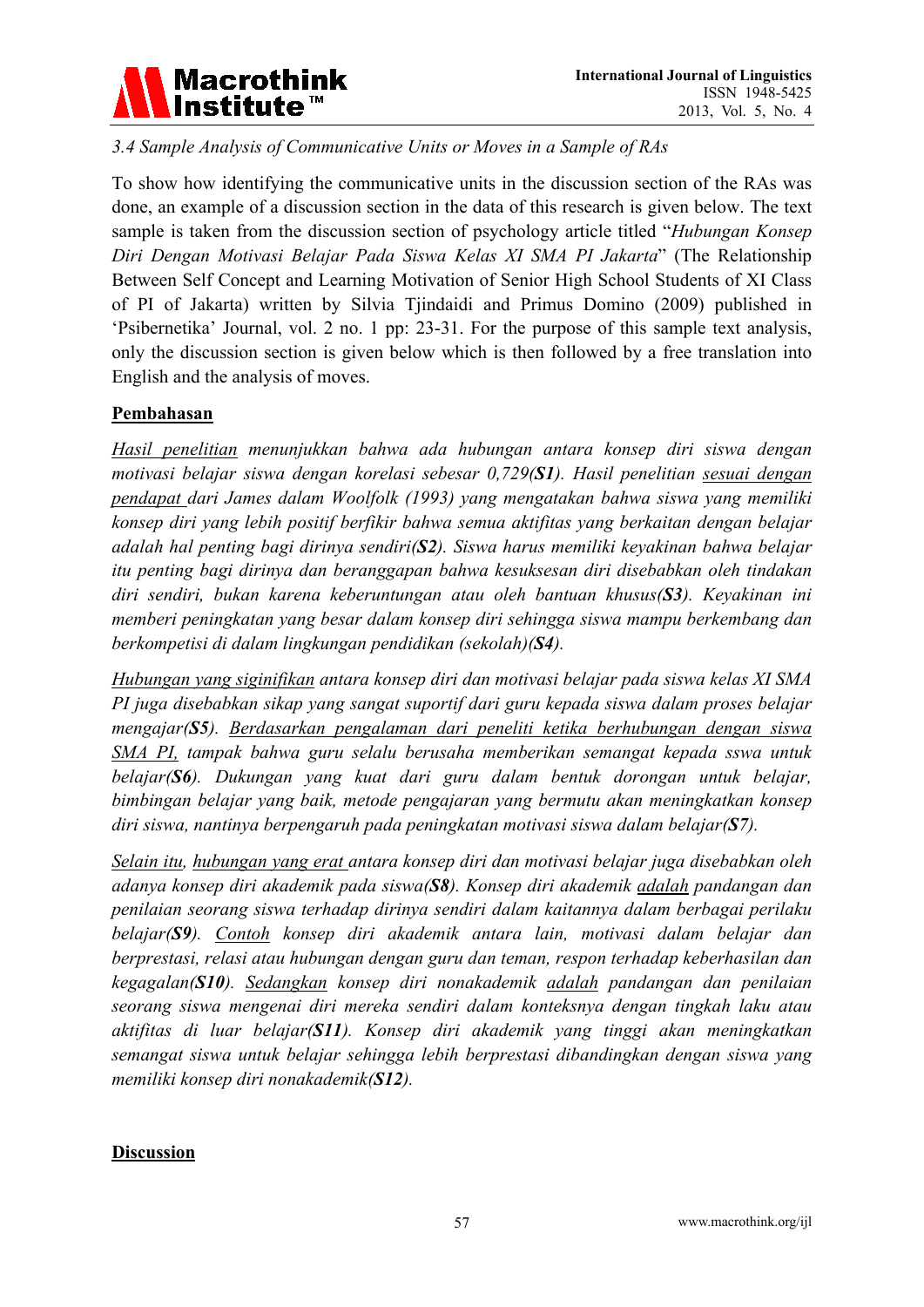

The results show that there is a correlation between self-concept of the students and their motivation to study with the correlation of 0.729(**S1**). This result is in line with what is claimed by James (quoted in Woolfolk, 1993) who states that the students with more positive self-concept think that all activites related to studying are important for them(**S2**). Students must be sure that studying is important for them and that their success is caused by their own effort; it is not just because of luck or special assistance from others(**S3**). This believe gives a bigger increase in their self-concept so that the students are able to develop and to compete in their environment of education (school)(**S4**).

Also, the signifcant correlation between self concept and learning motivation of the highschool students of class XI of PI is caused by the supporting attitude from their teachers in learning processes(**S5**). Based on my own experience when visiting and interacting with the students and teachers, it was obvious that the teachers always encouraged the students to study harder (**S6**). This teacher's supportive attitude toward the students, good learning guide, quality teaching methods will improve student's self concept which is then will improve student's learning motivation and learning results(**S7**).

Also, the significant correlation between self concept and student's learning motivation is caused by student's nonacademic self concept(**S8**). Student's academic self concept is their view on their own concerning various learning activities(**S9**). An example of academic self concepts among other things is learning motivation and motivation to succeed, relationship with teachers and friends, responses towards success and failures(**S10**). On the other hand, nonacademic self concept is the student's view on their own concerning nonacademic activities(**S11**). Compared to nonacademic self concept, student's high academic self concept will improve student's motivation to study better; then this will improve their learning results(**S12**).

In the above text, sentence 1 (S1) is classified as **Move 2** (the statement of result) and sentence 2 (S2) is **Move 4** (reference to previous research). Sentence 3 (S3) and sentence 4 (S4) are glossed as further explanation of the reference to previous research. Sentence 5 (S5), 6 (S6), 7 (S7) and sentence 8 (S8) are classified as **Move 5** (explanation). Sentence 9 (S9), 10 (S10) and 11 (S11) can be classified as **Move 1** (background information). The last sentence (S12) in this text is identified as **Move 7** (deduction and hypothesis). Thus, the move structure in the above text looks like the following: Move  $2 -$  Move  $4 -$  Move  $5 -$ Move 1 and Move 7.

The linguistic and discourse clues which are used to help identify the moves in the above texts are as follows: 1) *hasil penelitian* ... (the results of the study...); 2) ... *sesuai dengan pendapat* .... ( in line with ...); 3) *Selain itu, hubungan yang erat antara ... (*Also, the signifcant correlation between...); 4) *Berdasarkan pengalaman dari peneliti... (*Based on my own experience...); 5) *Selain itu,... (*Also, ...*);*6) hubungan yang erat antara... (the signifcant correlation between...); 7) *contoh* ... (an example...); 8) adalah... ( is ...); and *sedangkan* ... (on the other hand...). Other discourse clues are subheading (Diskusi or discussion), statistical numbers (the correlation of 0.729), source of reference (quoted in Woolfolk, 1993, and the most important one is my understanding on the information contained in the text. The more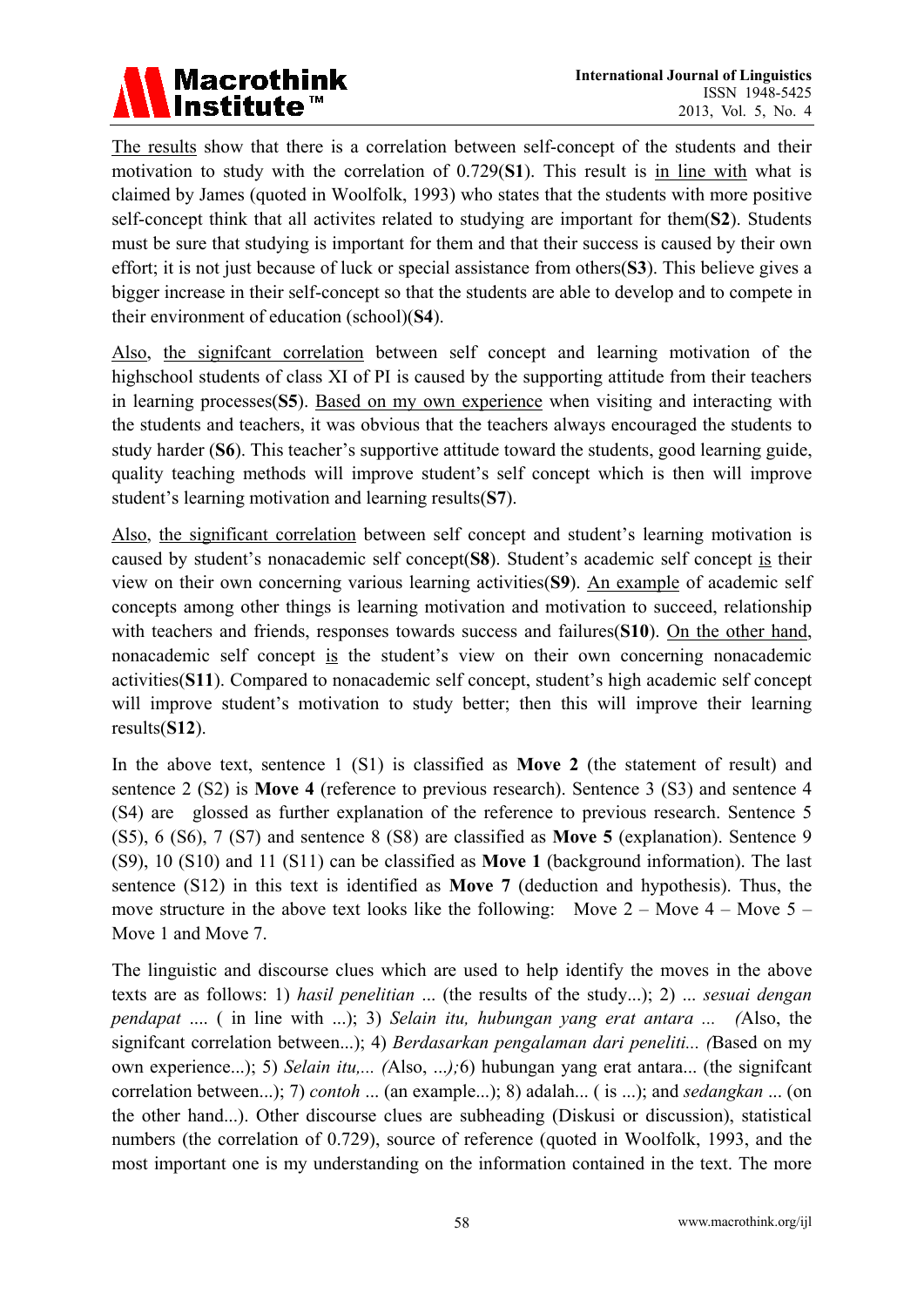

discourse and/or linguistic clues are used in the RAs, the easier it is to analyse and to comprehend.

#### **4. Results and Discussion**

#### *4.1 Results*

The first analysis is on the macro structure of the results and discussion section of the RAs in the corpus of the study. It is found that in the majority of the RAs, the results and discussion section are collapsed into one section under the subheading *Hasil Penelitian dan Pembahasan* (Research Results and Discussion); there is no separate section under the subheading of *diskusi* or *pembahasan* (Discussion). The distribution of the discussion section in the RAs in which the two subsections are combined or separated is given in Table 2 below.

Table 2. The Macro Structure of Results and Discussion Section of RAs in Indonesian by Indonesian Writers

| No.   | Journal Disciplines     | <b>Results and Discussion Section</b> |           | Total |
|-------|-------------------------|---------------------------------------|-----------|-------|
|       |                         | Combined                              | Separated |       |
|       | Social sciences         | 6                                     |           |       |
|       | Psychology              | 4                                     |           |       |
| 3.    | Education               |                                       |           | 14    |
| 4.    | Religious studies       |                                       |           |       |
| 5.    | Economy and management  |                                       |           | 10    |
| 6.    | Language and literature | 5                                     |           |       |
| Total |                         | 35                                    | 12        | 47    |

As can be seen in the above table, in the majority of the RAs (36 or 74.5%), the results and discussion subsections are collapsed into one section (Research Results and Discussion) and there is no separate part of the text only for discussion. In one RA of the social sciences journal, the results and discussion section is subheaded *Kesimpulan dan Saran* (Conclusion and Suggestion) and in one RA of the economy and management journals, the section is subheaded *Pembahasan* (Discussion) although it contains the display and description of research results and discussion. According to Andy Kirkpatrick (personal communication via email), it is common even in RAs published in international journals in the fields of social sciences and humanities to find the results and discussion are written in one section, not in two separate subsections as in RAs in the fields of natural and hard sciences.

The second analysis is the analysis of communicative units or moves in the discussion section of the RAs in the corpus of this study. If the subsection of results and discussions are collapsed in to one section as in the majority of the RAs in the corpus of this study, then both subsections were analysed by using the eight-move structure (EMS) model as discussed earlier in this article. For the RAs in which the results and discussion subsections are collapsed into one unit of discourse, both subsections were analysed and for the one in which the discussion subsection is separated, only the discussion subsection was analysed. The move analyses results are shown in Table 3 below.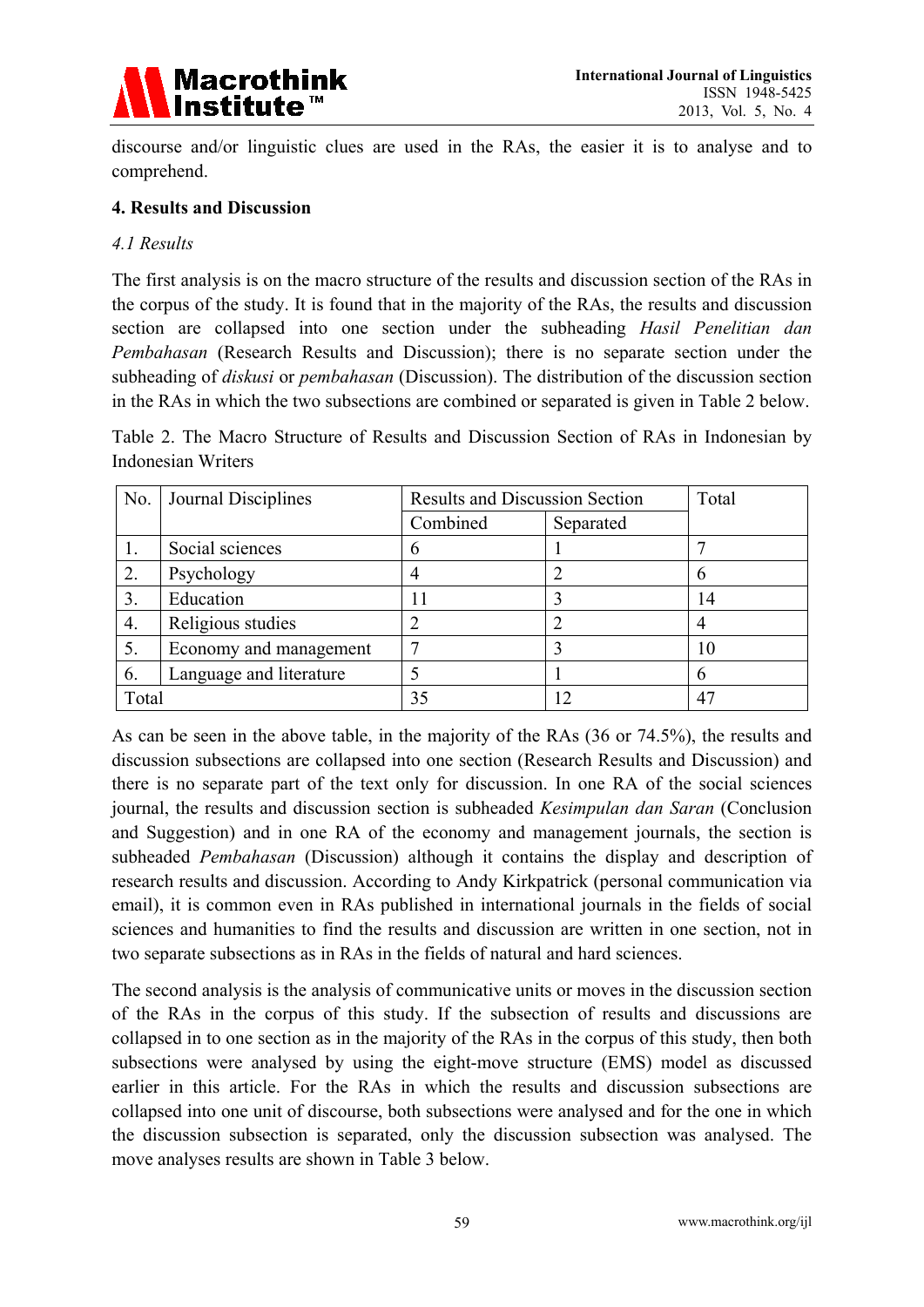

| Table 3. Move Structure in the Indonesian RA Discussion Section |  |  |  |
|-----------------------------------------------------------------|--|--|--|
|-----------------------------------------------------------------|--|--|--|

| RAs              | Move Structure                              | No of $\vert$  | Average   |
|------------------|---------------------------------------------|----------------|-----------|
|                  |                                             | Moves          | Move/     |
|                  |                                             |                | <b>RA</b> |
|                  | Social Science Journals (SS)                |                |           |
| SS.1             | M1-M5-M2-M8                                 | $\overline{4}$ |           |
| SS.2             | M1-M2-M1-M2-M7-M6-M7                        | $\overline{7}$ |           |
| SS.3             | M2-M5-M4-M5-M2                              | 5              |           |
| SS.4             | M1-M2-M7-M2-M1-M2-M5-M1-M2-M5-M2-M1-M2-M5-M | 15             | 9.4       |
|                  | 1                                           |                |           |
| SS.5             | M1-M2-M5-M2-M7-M4-M7                        | $\overline{7}$ |           |
| SS.6             | M1-M2-M1-M2-M1-M2-M1-M2-M1-M2-M1-M2-M1-M2-M | 24             |           |
|                  | 8-M2-M8-M2-M7-M2-M8-M1-M2-M8                |                |           |
| SS.7             | M2-M5-M2-M8                                 | $\overline{4}$ |           |
|                  | Psychology Journals (PJ)                    |                |           |
| PJ.1             | M2-M5-M2-M8                                 | $\overline{4}$ |           |
| PJ.2             | M2-M5-M2-M5-M2-M4-M8-M2-M5-M2-M4-M5-M1-M2-M | 16             |           |
|                  | $5-M8$                                      |                | 10.2      |
| PJ.3             | M1-M2-M5-M1-M2-M5-M2-M1-M2                  | 9              |           |
| PJ.4             | M2-M4-M5-M6-M5                              | 5              |           |
| P <sub>J.5</sub> | M1-M2-M5-M4-M2-M5-M8-M4-M2-M5-M1-M4-M5-M7   | 14             |           |
| P <sub>J.6</sub> | M1-M2-M5-M2-M5-M2-M5-M2-M5-M4-M5-M4-M5      | 13             |           |
|                  |                                             |                |           |
|                  | Education Journals (EJ)                     |                |           |
| EJ.1             | M1-M2-M5-M1-M2-M8                           | 6              |           |
| EJ.2             | $M1-M2$                                     | $\overline{2}$ |           |
| EJ.3             | M1-M2-M7-M1-M2-M5-M7-M2-M4-M2-M5-M2         | 12             |           |
| EJ.4             | $M1-M2-M7$                                  | 3              |           |
| EJ.5             | M1-M2-M8-M7-M2-M8                           | 6              |           |
| EJ.6             | M2-M4-M8-M4-M8-M2-M7                        | 7              |           |
| EJ.7             | M1-M2-M5-M1-M2-M1-M2-M5-M2-M1-M2-M5-M2-M5-M | 15             |           |
|                  | $\overline{2}$                              |                |           |
| EJ.8             | $M1-M2-M5$                                  | 3              | 6.4       |
| EJ.9             | $M2-M7$                                     | $\overline{2}$ |           |
| EJ.10            | $M1-M2$                                     | $\overline{2}$ |           |
| EJ.11            | $M2-M7$                                     | $\overline{2}$ |           |
| EJ.12            | M1-M2-M5-M7-M8-M2-M7                        | $\tau$         |           |
| EJ.13            | M1-M2-M1-M2-M5-M7                           | 6              |           |
| EJ.14            | M1-M2-M4-M5-M2-M1-M2-M1-M2-M6-M8-M2-M6-M2-M | 16             |           |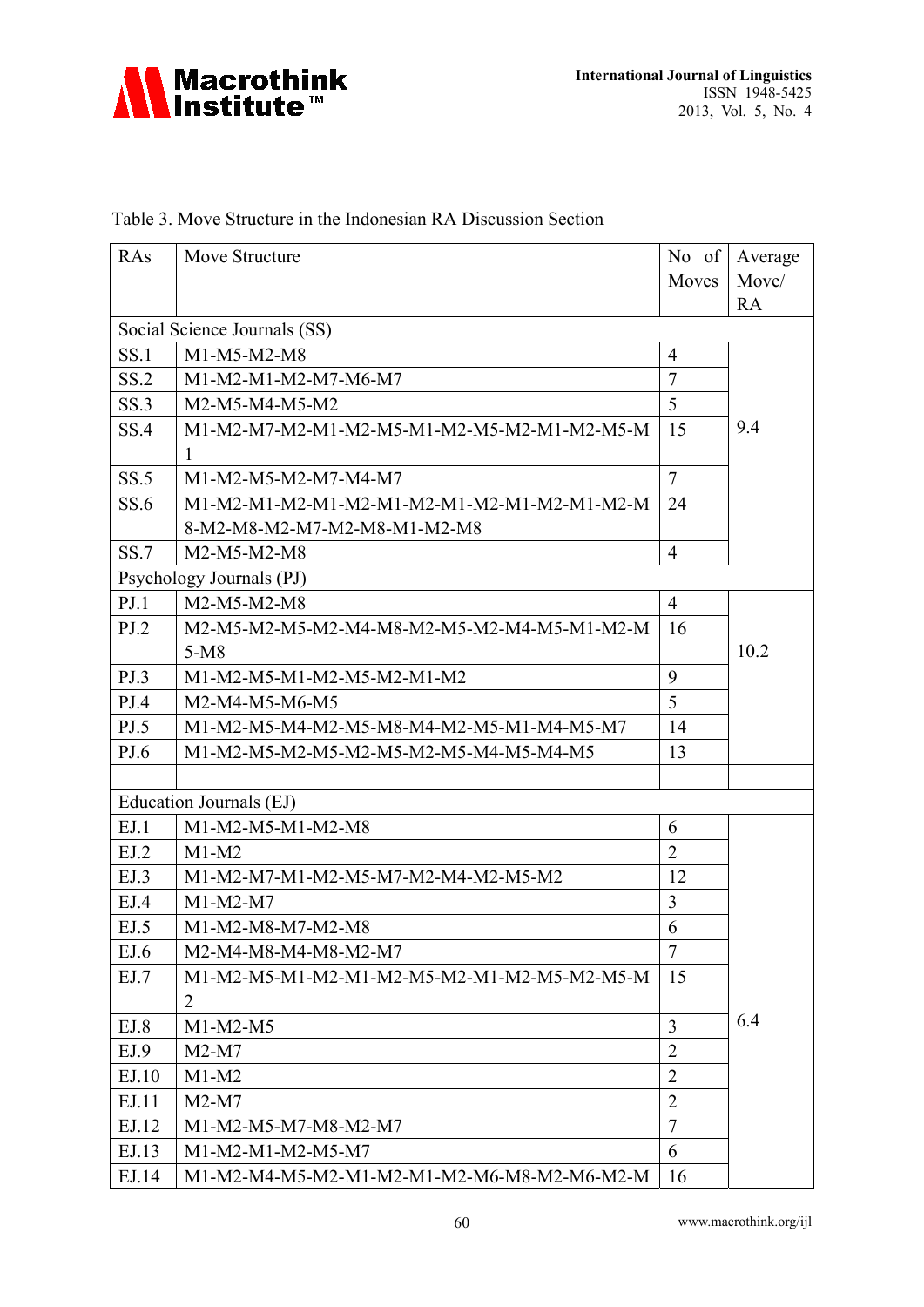|                  | $\tau$                                      |                |      |
|------------------|---------------------------------------------|----------------|------|
|                  | Journal of Religious Studies (RS)           |                |      |
| RS.1             | M1-M4-M5-M1-M2-M5-M8-M4-M2-M5-M4-M1-M2-M3-M | 16             |      |
|                  | $5-M3$                                      |                |      |
| RS.2             | $M1-M2$                                     | $\overline{2}$ | 9    |
| RS.3             | M1-M2-M1-M2-M7-M2-M5-M6-M5-M2-M7            | 11             |      |
| RS.4             | M2-M5-M4-M2-M5-M1                           | $\overline{7}$ |      |
|                  | Economy and Management Journals (EM)        |                |      |
| EM.1             | M2-M5-M4-M5-M4-M2-M5-M4-M2-M7-M5-M4-M8-M2-M | 23             |      |
|                  | 5-M4-M2-M4-M5-M8-M4-M7-M8                   |                |      |
| EM.2             | M2-M4-M5-M2-M1-M2-M1-M2-M5-M4-M2-M5-M2-M1-M | 19             |      |
|                  | 2-M1-M2-M1-M2                               |                |      |
| EM.3             | $M2-M7$                                     | $\overline{2}$ |      |
| EM.4             | M1-M2-M5-M2-M7-M2                           | $\overline{7}$ |      |
| EM.5             | M1-M2-M7-M2-M1-M2-M7-M2-M5-M2-M7-M1-M2-M5-M | 16             | 11.7 |
|                  | $2-M8$                                      |                |      |
| EM.6             | M2-M5-M2-M5-M2-M5-M2-M5-M2-M5-M2-M5         | 12             |      |
| EM.7             | $M2-M5$                                     | $\overline{2}$ |      |
| EM.8             | M1-M2-M1-M2-M8-M1-M2-M8                     | 8              |      |
| EM.9             | M2-M4-M5-M2-M4-M2-M8-M2-M4-M8-M7-M2-M7      | 13             |      |
| EM.1             | M2-M5-M4-M2-M5-M4-M2-M5-M4-M2-M5-M4-M2-M5-M | 15             |      |
| $\boldsymbol{0}$ | $\overline{4}$                              |                |      |
|                  | Language and Literature Journals (LL)       |                |      |
| LL.1             | $M2-M4-M2$                                  | $\overline{3}$ |      |
| LL.2             | $M1-M2$                                     | $\overline{2}$ |      |
| LL.3             | M1-M2-M4-M5-M4-M2-M4-M2                     | 8              |      |
| LL.4             | M1-M2-M4-M2-M1-M2-M1-M2-M7-M2               | 10             | 10   |
| LL.5             | M7-M1-M2-M7-M2-M7-M1-M2-M1-M2-M1-M2-M1-M2-M | 17             |      |
|                  | $7-M2-M7$                                   |                |      |
| LL.6             | M1-M2-M1-M2-M1-M2-M1-M2-M5-M2-M5-M2-M5-M2-M | 20             |      |
|                  | 5-M2-M5-M2-M1-M2                            |                |      |

The move structure, as seen in Table 3 above, is shown through the list of moves found the discussion subsection or result and discussion section in the RAs in the corpus of this study. Thus, the structure of M1-M2-M5-M8 indicates that the discussion section started with *background information,* then folowed by *statement of results,* then by *explanation* and ended with *a recommendation*. It is obvious that the number of moves in each RA is very various ranging from 2 to 24 moves; this is partly because in several RAs the results and discussion subsections are combined and the conclusion and reccommendation section is added as one section. Thus, the macro structure for the majority of the RAs in the corpus of this study is not introduction, method, results and discussion (IMRD), but introduction, method, results and discussion and conclusion and recommentaion (IMRDC&R).

The variation among the discussion section of RAs in different disciplines in terms of the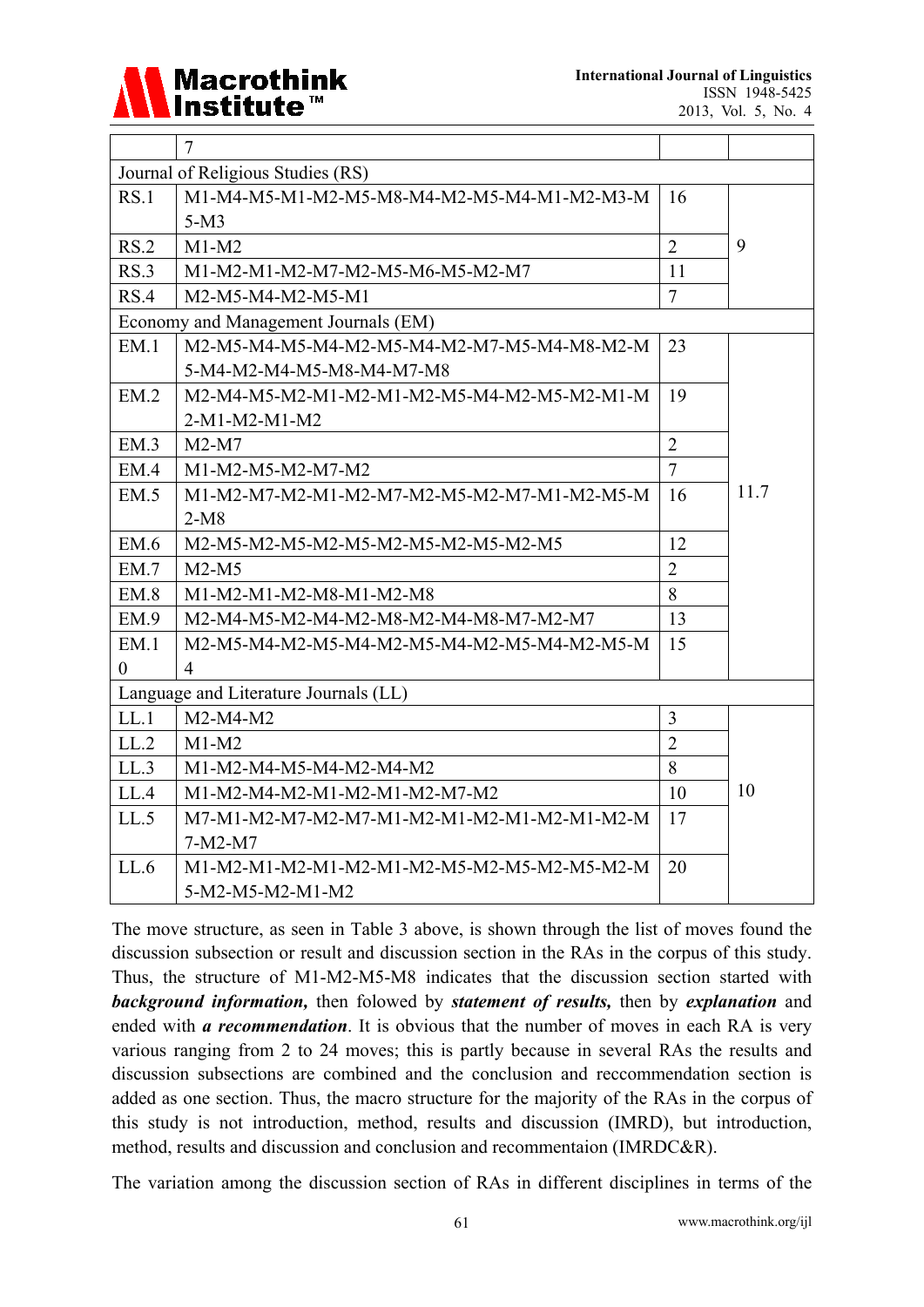

number of moves is not significant; the average number of moves ranges from 6.4 in Journals of Education to 11.7 in Journals of Economy and Management. The variation is even greater in the internal group of journal itself; for eample in RAs of Language and Literature (LL), there is an RA with only 2 moves in its discussion section but there is also an RA with 20 moves in its discussion section. It seems that the number of moves in the results and discussion section of the RA depends on the complexity of the research project reported in the RAs or the number of research questions dealt with. Thus, it seems that there is not yet any standard structure of move in the discussion section of the RAs in Indonesian written by Indonesian writers.

Another analysis result necessary to address here is that in several RAs in the corpus of this study very few linguistic and discourse markers or even misleading markers are used. The examples of the absence or wrongly use of linguistic and discourse markers are given below:

a) There is no subheading 'Result and Discussion' at all in the RAs; the information about results and discussion is given under a subheading of *Kesimpulan dan Saran* (Conclusion and Recommendation) (LL.6) and (SS.1);

b) It is not clearly stated whether the results being discussed is the one from previous relevant studies or the one from the present study (LL.2), (SS.7), (EM.8), and (EJ.3);

c) The results and discussion section is subheaded only with *Hasil* (Results) (SS.4) or only with *Pembahasan* (Discussion) (RS.4) and (EM.10); and

e) Reference to previous research is not written in a standard way; there is no information about the source of the research findings (SS.5).

The wrong and/or lack of linguistic and discourse markers in RAs may result in misunderstanding, misinterpretation or difficulties in comprehending of the RAs by the readers especially for those who are new to the particular discourse community of RAs in these disciplines, such as university students, novice writers or researchers, new practitioners in the fields or the second or foreign language speakers in which the RAs are written.

The most important information from the data of this study is probably the distribution of eight different moves in six different journals in the corpus of this study. The distribution is shown in Table 4 below:

|                        | Journals      | <b>SS</b> | PJ             | EJ     | <b>RS</b>      | EM     | LL             | Total  |
|------------------------|---------------|-----------|----------------|--------|----------------|--------|----------------|--------|
| Moves                  |               | $n=7$     | $n=6$          | $n=14$ | $n=4$          | $n=10$ | $n=6$          | $N=47$ |
| Move                   | (Background 1 |           | $\overline{4}$ | 11     | $\overline{4}$ | 4      | $\overline{4}$ | 32     |
| information)           |               |           |                |        |                |        |                |        |
| Move 2 (Statement of   |               |           | 6              | 14     | 4              | 10     | 6              | 47     |
| results)               |               |           |                |        |                |        |                |        |
| Move $3$ ((Un)expected |               |           |                |        |                |        |                |        |
| outcome)               |               |           |                |        |                |        |                |        |

Table 4. Distribution of Eight Different Moves in Six Different Journals in the Corpus of this Study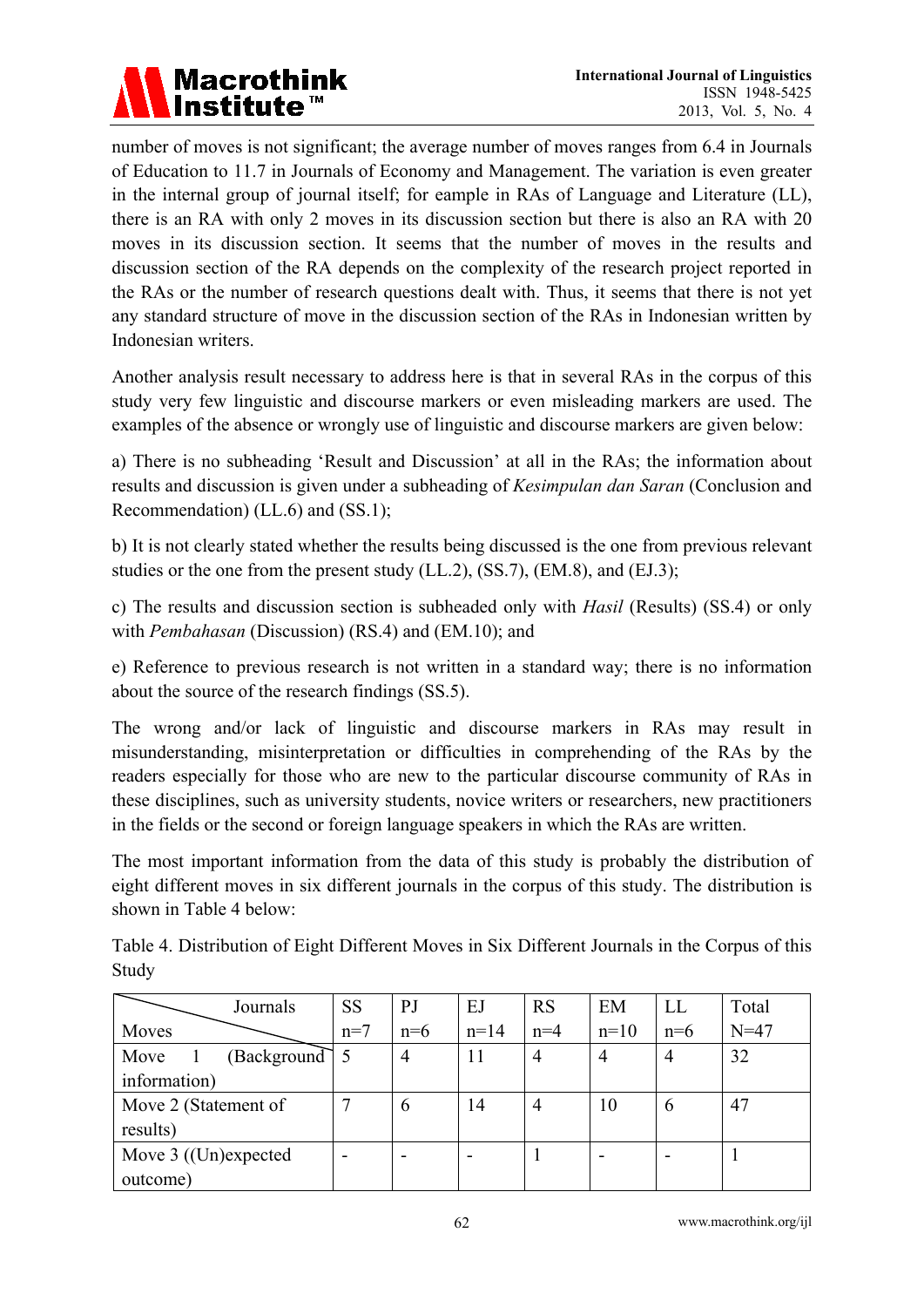

| Move 4 (Reference to     | 4 |  | 4 | 18 |
|--------------------------|---|--|---|----|
| previous studies)        |   |  |   |    |
| Move 5 (Explanation)     | 6 |  | 8 | 31 |
| Move 6 (Exemplification) |   |  |   |    |
| Move 7 (Deduction $&$    |   |  |   | 20 |
| hipothesis)              |   |  |   |    |
| Move                     |   |  | 4 |    |
| (Re-commendation)        |   |  |   |    |

The most frequent move found in the discussion section of RAs in Indonesian written by Indonesian writers in the fields of social sciences and humanities, as shown in Table 4, is Move 2 (*statement of results*) and the second most frequent move is Move 1 (*background information*). The intresting finding here is the occurence of Move 5 (*explanation*) which outnumbers the occurence of Move 4 (*reference to previous studies*). As can be seen in Table 4 above only 18 RAs (38.3%) has a move 4 while 31 RAs (66%) has a move 5. This seems to be the most noticeable difference between discussion section of RAs in Indonesian written by Indonesian writers in the fields of social sciences and humanities and the ones in English as far as the move structure is concerned. The similarity between the RAs in Indonesian and the one in English is that several moves particularly Move 1 (*background information*) and Move 2 (*statement of results*) are cyclical; this means that the occurence of a Move 1 is very likely to be followed by a Move 2 as often found in the academic discourse.

#### *4.2 Discussion*

The first research question in this study is what communicative purpose segments or moves are dominantly found in the discussion section of RAs in the disciplines of social science and humanities written in Indonesian by Indonesian writers are. As indicated in the results section of this study, the most dominant moves found in the discussion section of the RAs in the corpus of this study are Move 1 (*background information)*, Move 2 (*statement of results)*, and Move 5 (*explanation*). This finding is different from the one suggested by Swales (1990) and Dudley-Evans (1994) where they claim that the most common Moves in the discussion section of RAs in English are a cycle of Move 1, Move 2, and Move 4 (*reference to previous studies*). The use of Move 5 in the Indonesian RAs seems to replace Move 4; that is the idea that every finding must be elaborated and explained further so that readers understand what it means. This implies that, unlike the authors of English RAs as claimed by Swales (1990), discussing the research findings from the view of available knowledge or previous relevant research findings is not important for Indonesian authors while for English authors this is very important in order to show the contribution of the present research to the available knowledge on the discipline.

The second research question is whether or not there is any difference between the six groups of the RAs in the disciplines of education, economy and management, language and literature, social sciences, psychology and religious studies in the corpus of this study in terms of the use of communicative units or moves. As stated in the results section of this study that there is no significant difference between the six groups of RAs in terms of the existence of the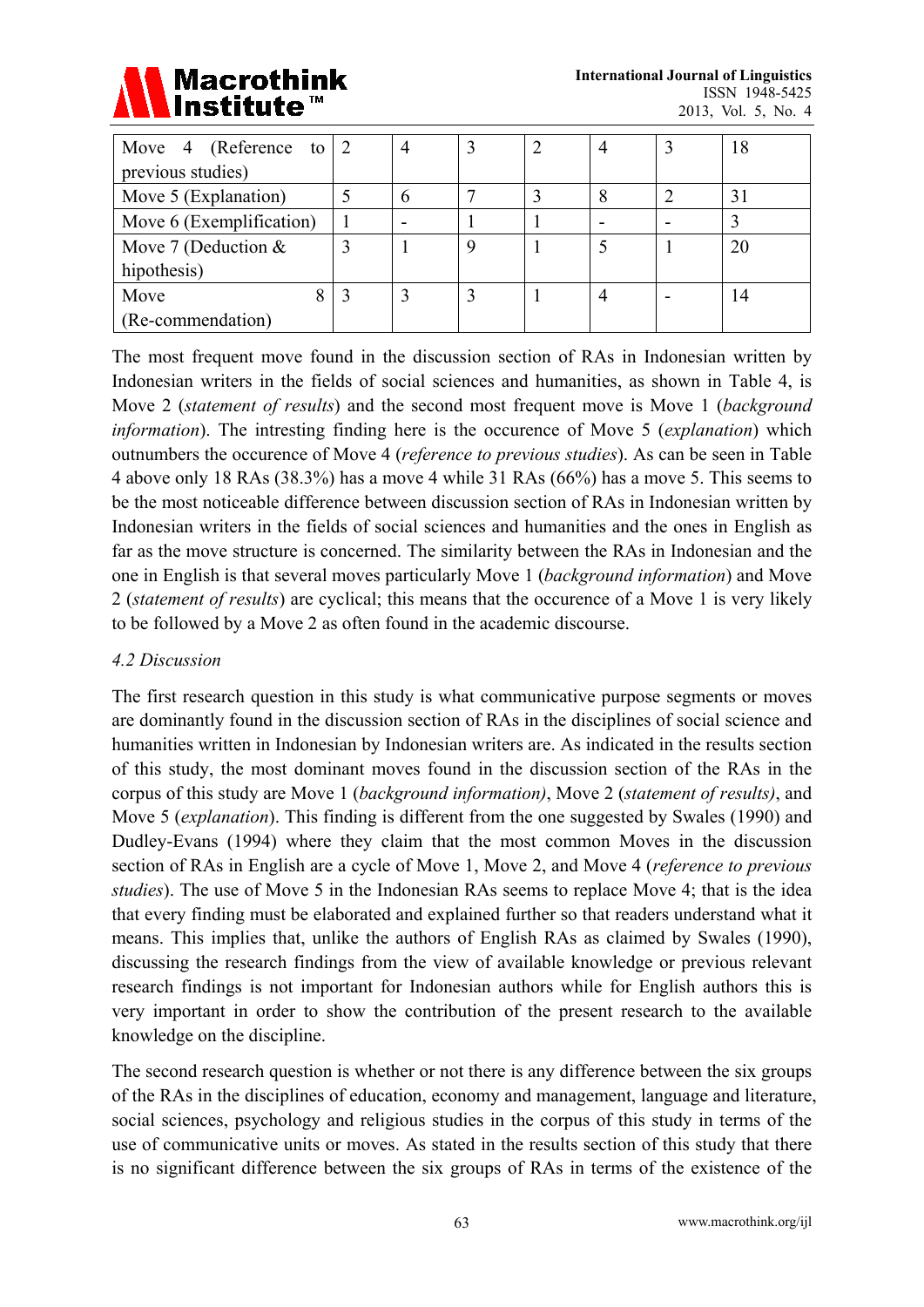

moves in the discussion section; however, a noticeable difference occurs between the RAs within the same discipline. This is probably because of the different complexity of the research projects reported in these RAs. Usually the research projects funded by a government institution in Indonesia, such as by a university or the directorate general of higher education of Indonesia or the one conducted to write a thesis or dissertation in order to complete a university degree is more serious and complex than the one which is self funded. More serious or complex research projects usually address more research questions and therefore give more results or findings than the simpler ones do.

The last question addressed in this study is whether or not there is a main difference between the move structure found in the discussion section of Indonesian RAs and the one in English. As identified above the most noticeable difference is the absence of Move 4 (*reference to previous research*) in the majority of the discussion section of the Indonesian RAs. One possible reason for this finding is that it is common for Indonesian writers in social science and humanities to justify their research project only on the fact that there is a problem on an important topic without bothering to find the research space or 'niche' to use Swales' term from the findings of previous relevant studies (Safnil, 2000). This seems to affect the ways the writers discuss their research findings in which they may find it unnecessary to link it to the findings of previous relevant studies as far as all research objectives have been met or all research questions have been answered. Similar findings were obtained by Basthomi (2009) when he analyzed the introduction section of doctoral dissertation of State University of Malang, Indonesia. He found that although the writers review relevant literature in the 'background of the study' section of the dissertation, the majority of the reference to relevant literature is about discussion on theoretical concepts which might have been obtained from reference books rather than from RAs.

A similar finding was found by Holmes (1997) that, unlike the RAs in political sciences and sociology, the discussion section of RAs in the discipline of history in the corpus of his study rarely has reference to the previous research findings or Move 4 (in Swales' model). According to Holmes, one of the reasons is that the research practices in this discipline have not yet developed together among the researchers and there seems to be no agreement among the researchers or writers in this discipline on standard format of knowledge production and expression.

# **5. Conclusions and Recommendation**

# *5.1 Conclusions*

From the results and discussion of this study as discussed above, several conclusions can be drawn as follows:

1). It is found that in the majority of the RAs in the corpus of this study, the results and discussion sections are collapsed into one section under the subheading of *Hasil Penelitian dan Pembahasan* (Research Results and Discussion); there is no separate section under the subheading of *diskusi* or *pembahasan* (Discussion).

2). The most dominant moves found in the discussion section of the RAs are Move 1, Move2,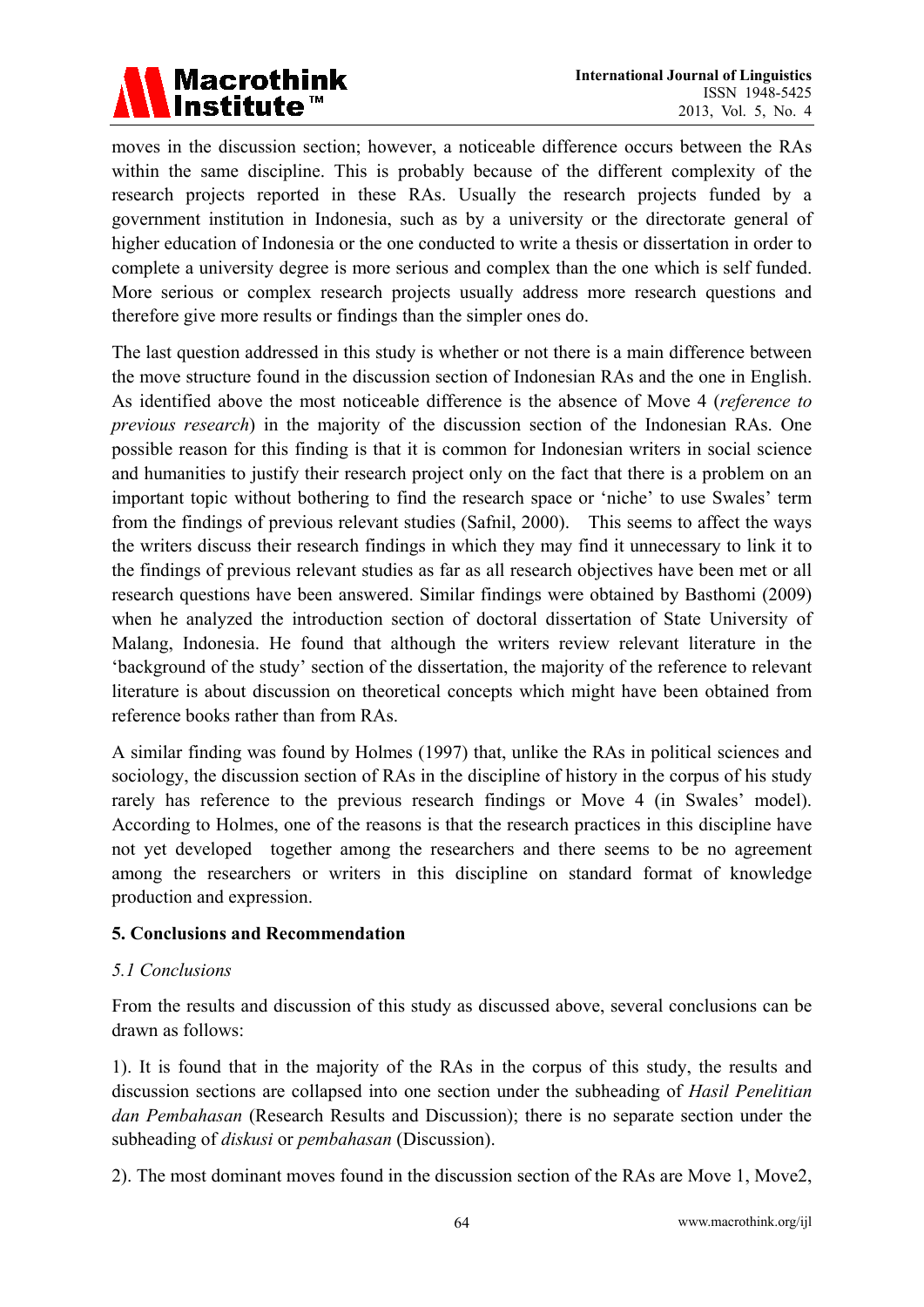

and Move 5.

3). There is no significant difference between the six groups of RAs in terms of the occurrence of moves in the discussion section; however, the noticeable difference occurs between the RAs within the same discipline.

4). The most noticeable difference between the discussion section of RAs in Indonesian and the one in English is the absence of Move 4 (*reference to previous research*) in the majority of the discussion section of the Indonesian RAs while it is a compulsory move in the English RA discussion section.

# *5.2 Recommendation*

The obvious recommendation from the findings of this study is for the Indonesian writers who are going to publish their RAs in an international journal in English in which they have to adjust their RA rhetorical styles to suit the one acceptable in English in all sections including the discussion section. It is not sufficient to improve only the quality of the research project in terms of the importance of the research topic and the sounding of the research method used but they have to base their study on the knowledge gap not just on a practical problem.

For English lecturers at university in Indonesia, it is suggested that they should make the students aware of the rhetorical differences and similarities between Indonesian and English academic texts. It is very important for Indonesian students and/or authors to use English rhetorical styles when writing academic texts in English. The important aspect of academic writing is not only on the content quality of the text but also the writing or rhetorical style; that is how it is appropriately and correctly written in English so that it is acceptable for English speakers to read it.

This analysis of communicative units in the discussion section of the RAs was done by one person; therefore, individual bias or subjectivity might have been involved in the analysis results. In order to reduce the subjectivity, it is advisable that the future studies should go through triangulation processes by involving other academics who are familiar with this work to analyze all or samples of the RAs. Also, in the corpus of this study there is only one article chosen from one journal which might not represent all articles published in the journals. Thus, it is advisable that for future similar studies more articles from the same journal are taken in order to ensure the representativeness of the data of the study so that the results or findings are more valid and reliable.

# **References**

Ariwibowo, A. A. (2008). *Publikasi Internasional Penelitian Indonesia Rendah*. Retrieved from www.antaranews.com

Basthomi, Yazid (2009). Examining Research Spaces in Doctoral Prospectuses. *TEFLIN Journal, 20*(2), 140-158.

Basturkemn, Helen. (2012). A Genre-based Investigation of Discussion Sections of Research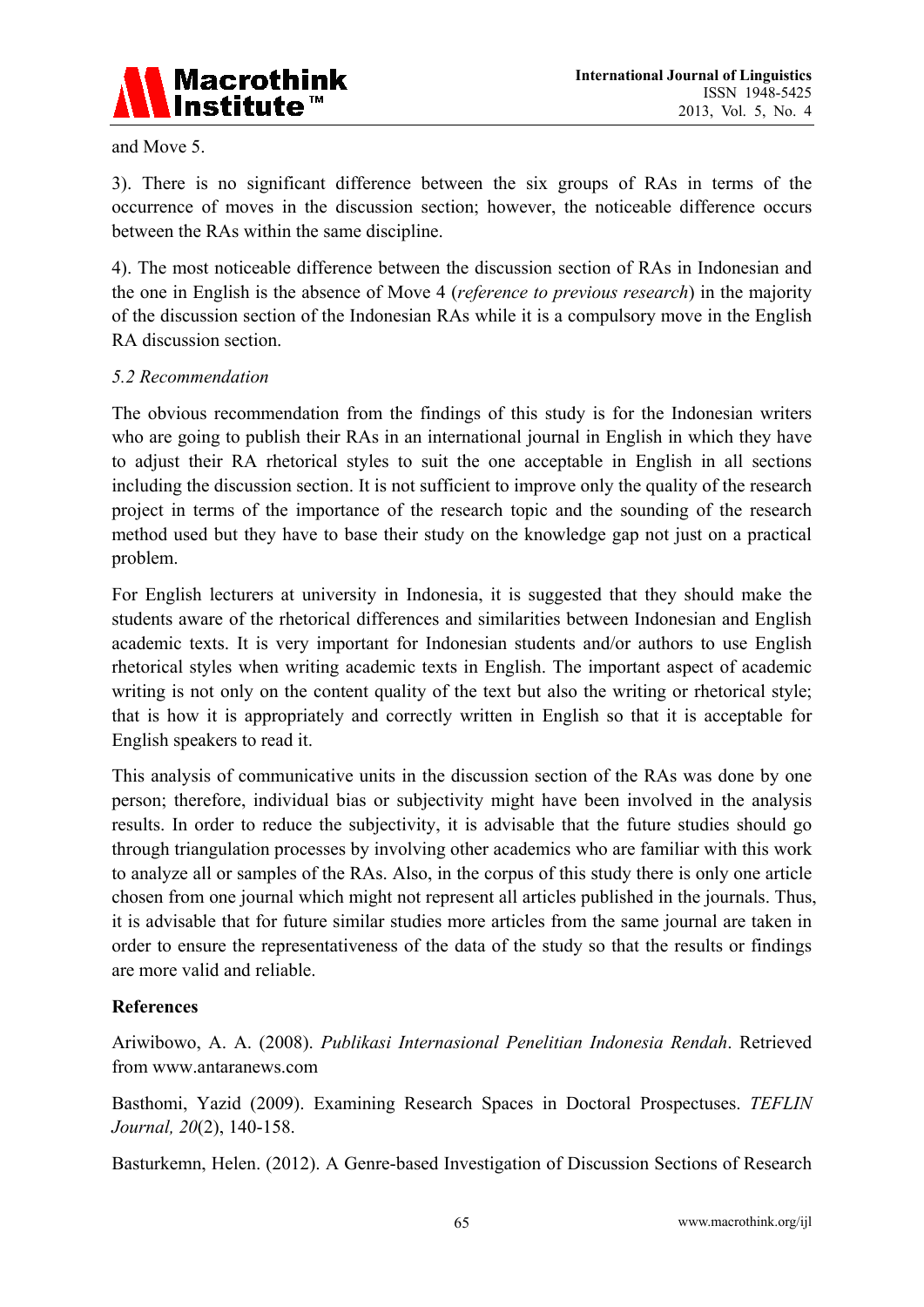

Articles in Dentistry and Disciplinary Variation. *Journal of English for Academic Purposes, 11*(2), 134-144. http://dx.doi.org/10.1016/j.jeap.2011.10.004

Belcher, Wendy Laura. (2009). Writing Your Journal Article in Twelve Weeks: A Guide to Academic Publishing Success, California: SAGE Publications, Inc.

Branson, Richard D. (2004). Anatomy of a Research Paper. *Respiratory Care, 49*(10), 1222-1228.

Dudley-Evans, Tony 'Genre Analysis: an Approach to Text Analysis for ESP'. In Malcolm Coulthard (1994) (Ed.) Advances in Written Text Analysis, London: Routledge.

Hagin, Stephen. (2009). How to Write the Results and Discussion Sections, English 1102/66 of Kennesaw State University, Spring 2009.

Hess, Dean R. (2004). How to Write an Effective Discussion. *Respiratory Care, 49*(10), 1238-1241.

Holmes, Richard. (1997). Genre Analysis, and the Social Sciences: An Investigation of the Structure of RA Discussion Sections in Three Disciplines. *English for Specific Purposes, 16*(4), 321-327. http://dx.doi.org/10.1016/S0889-4906(96)00038-5

Parkinson, Jean. (2011). The Discussion Section as Argument: The Language Used to Prove Knowledge Claims. *English for Specific Purposes, 30*(3), 164-175. http://dx.doi.org/10.1016/j.esp.2011.03.001

Safnil. (2000). Genre Structure Analyses of the Indonesian Research Articles, unpublished Ph.D. Dissertation, the Australian National University, Canberra Australia.

Salimi, Samira, & Morteza Yazdami. (2011). 'Move Analysis of the Discussion Section of Sociolinguistics and Testing Articles: Are Standard Met?', a paper presented at International Conference on Language, Literature and Linguistics, vol. 26 IACSIT Press, Singapore.

Swales, John M. (1990). Genre Analysis: English in Academic and Research Settings, Cambridge: Cambridge University Press.

Thyer, Bruce A. (2008). Preparing Reseach Articles, Oxford: Oxford Uniersity Press. http://dx.doi.org/10.1093/acprof:oso/9780195323375.001.0001

Wahid, Fathul. (2011). *Publikasi Internasonal Akademisi Indonesia*, Kolom Analisis SKH Kedaulatan Rakyat, 9 September.

# **Glossary**

RA: Research Article

LL : Language and Literature

IMRDC&R : Introduction, Method, Results, Discussion, Conclusion and Recommendation

M : Move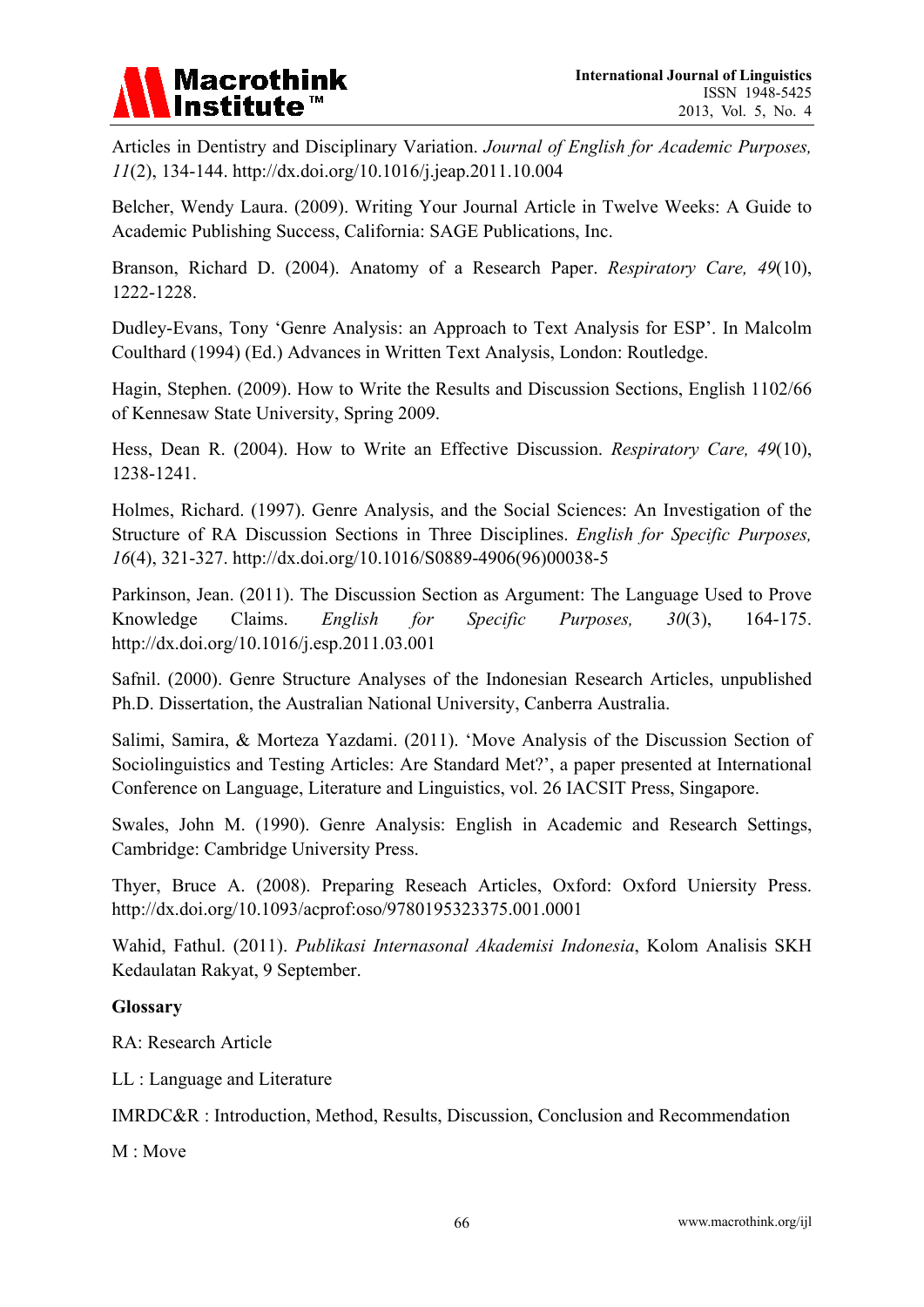

EMS : Eight Move Structure

S : Sentence

# **Appendix**

Appendix1. The Research Articles Included in the Corpus of the Study

| SS.1        | Agus and Aminuddin (2011) 'Pengaruh Gaya Kepemimpinan Terhadap Kinerja           |
|-------------|----------------------------------------------------------------------------------|
|             | Apartur Dinas Pertanian dan Kehuatanan Kota Kendari,' in Jurnal Publika, vol. 2, |
|             | no. 2 pp:124-129                                                                 |
| SS.2        | Hardianto, Willy Tri (2011) 'Peranan Motivasi Serta Disiplin Kerja Dala          |
|             | Meningkatkan Pelayanan Publik di Era Otonomi Daerah', in Reformasi, vol. 1,      |
|             | no.1 pp:7-11                                                                     |
| <b>SS.3</b> | Hanifah, Abu and Hemat Sitepu (2010) 'Ketahan Sosial Masyarakat dalam            |
|             | Perspektif Agama dan Etnis' in Jurnal Penelitian dan Pengembangan                |
|             | Kesejahteraan Sosial, vol. 15, no.1 pp:13-22                                     |
| <b>SS.4</b> | Putra, I Nyoman Adijaya (2008) 'Pilihan Kode Masyarakat Tutur Muslim             |
|             | Pengayaman' in Penelitian dan Pengembangan Sain dan Humaniora, vol.2, no.1       |
|             | pp:1-13                                                                          |
| SS.5        | Sitepu, Anwar (2009) 'Model, Peluang dan Tantangan Pembentukan Pusat layanan     |
|             | Kesejahteraan Sosial di Kecamatan', in Jurnal Penelitian dan Pengembangan        |
|             | Kesejahteraan Sosial, vol. 14, no.02 pp:110-121                                  |
| SS.6        | Noorizatil, Linda and Alim Bakri (2011) 'Kajian Indeks Pembanguan manusia        |
|             | Bidang Ekonomi di Kalimantan Selatan, in Kebijakan Pembanguan, vol.6, no.1       |
|             | pp:1-14                                                                          |
| SS.7        | Suwacana, Wayan Gede (2011) 'Kehidupan DemokRAsi pada Masyarakat Bali            |
|             | Aga di Desa Adat Tengganan Penggringan karang Asem Bali' in Penelitian           |
|             | Sejarah dan Nilai Tradisional, vol.18, no.1pp:17-30                              |
| <b>PJ.1</b> | Pridayanti (2011) 'Pengaruh Komitmen Karir dan Kesuksesan Karir Subjektif        |
|             | terhadap Kesiapan Menghadapi Perubahan', in Psymphatic, vol.4, no.1              |
|             | pp:232-239                                                                       |
| <b>PJ.2</b> | S. K. Purwanto (2011) 'Peranan Sumber Daya Manusia dalam Membangun daya          |
|             | Saing Perguruan Tinggi' in Psikobuana, vol.3, no.2 pp:73-83                      |
| <b>PJ.3</b> | Suparno (2006) 'The Influence of Management Information Stimulation Toward       |
|             | Medic Personnel Performances Motive, in Psikovidya, vol.10, no.2, pp:63-68       |
| <b>PJ.4</b> | Tjindaily, Silvia and Primus Domino (2009) 'Hubungan Konsep Diri dengan          |
|             | Motivasi Belajar pada Siswa Kelas XI SMA PI Jakarta' in Psibernetika, vol.2,     |
|             | no.1 pp:23-31                                                                    |
| <b>PJ.5</b> | Prihatsanti, Unika (2010) 'Hubungan Kepuasan Kerja dan Need for Achievement      |
|             | dengan Kecendrungan Resitance to Change pada Dosen UNDIP Semarang' in            |
|             | Jurnal Psikology UNDIP, vol.8, no.2 pp:78-86                                     |
| <b>PJ.6</b> | Raharjo, Wahyu (2010) 'Harga Diri dan pengalaman Melakukan Aktifitas Seks        |
|             | Online pada Mahasiswa Pria' in Psikobahra, vol.1, no.1 pp:1-10                   |
| EJ.1        | Abdulkarim, Aim (2007) 'Analisis Isi Buku Teks dan Implikasinya dalam            |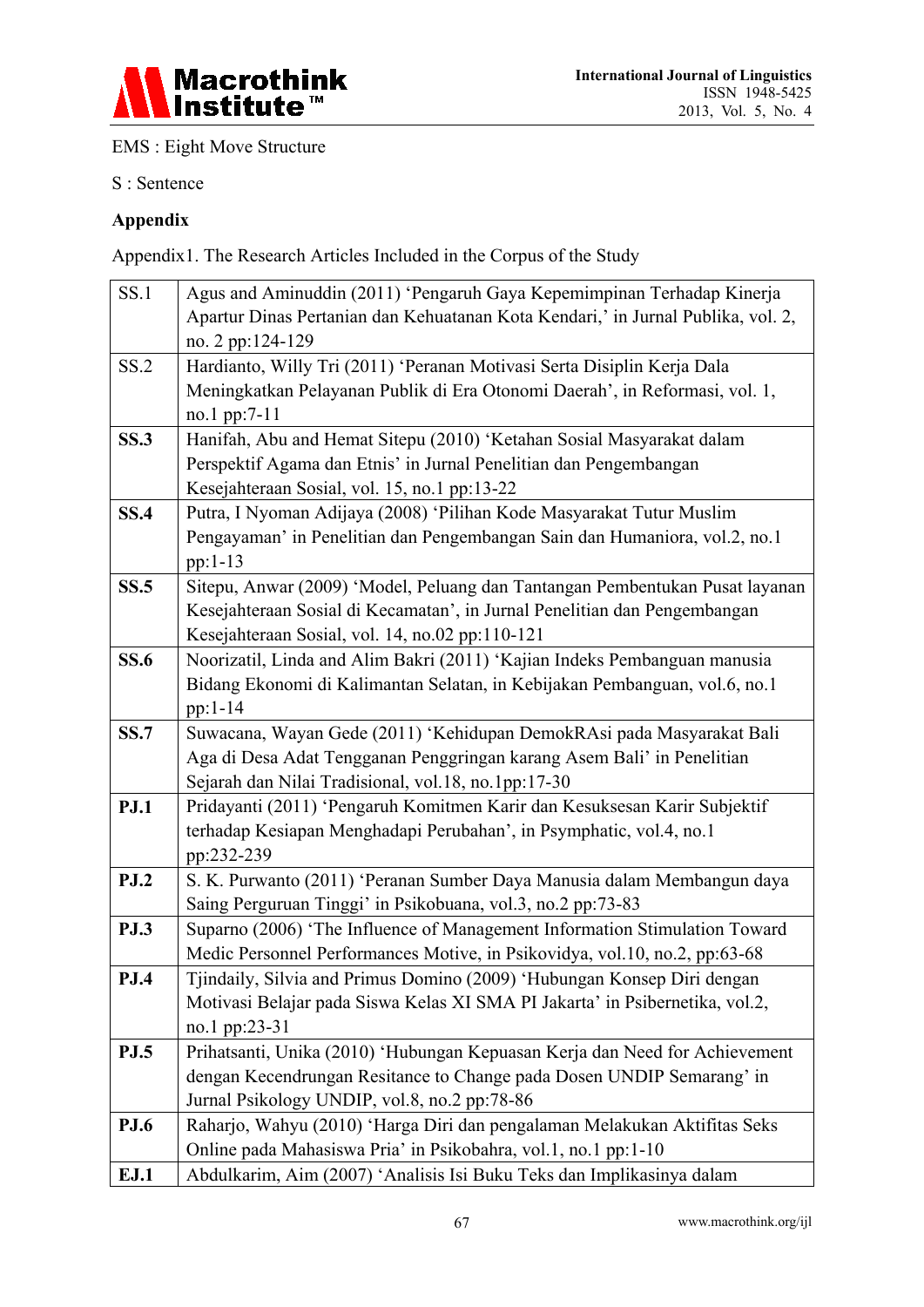

|              | Memberdayakan Keterampilan Berpikir Siswa SMA' in Forum Kependidikan,            |
|--------------|----------------------------------------------------------------------------------|
|              | vol.26, no.2 pp:118-132                                                          |
| EJ.2         | Elizabeth, Ranu Melia (2008) 'Peningkatan Prestasi Belajar Mahasiswa Dalam       |
|              | Mata Kuliah Teknologi Perkantoran dengan Pembelajaran langsung' in               |
|              | Pendidikan Ekonomi, vol.1., no.1 pp:1-12                                         |
| EJ.3         | Patmadewi, Ni Nyoman (2010) 'Model Pengentasan Kemiskinan dalam Upaya            |
|              | Peningkatan Pemerataan Pendidikan' in Penelitian Inovasi dan Rekayasa            |
|              | Pendidikan, vol.1, no.1 pp:1-30                                                  |
| EJ.4         | Kartono; Marwiyanto; Noer Hidayah (2010) 'Peningakatan Kreatifitas dan           |
|              | Motivasi Blajar IPA Melalui Pembelajaran Kontekstual Siswa Kelas V SD 3          |
|              | Karang Asem Laweyan Surakarta' in Didaktika Dwija Indria, vol.1, no.1, pp:1-21   |
| EJ.5         | Nurhidayati and Abraham Nur Cahyo (2012) 'Kesadaran Sejarah dan Partisipasi      |
|              | Masyarakat dalam Pelestarian Monumen Jenderal Sudirman: Studi Kasus di Desa      |
|              | Pakis Baru Kec. Nawangan Kab. Pacitan' in Agastya, vol.2, no.1, pp:25-42         |
| EJ.6         | Sastrawati, Eka; Rusdi Muhammad and Syamsurizal (2011) 'Problem-Based            |
|              | Learning, Strategi Meta Kognisi, dan Keterampilan Berpikir Tingkat Tinggi        |
|              | Siswa' in Tekno-Pedagogi, vol.1, no.2 pp:1-14                                    |
| EJ.7         | Nurudin (2010) 'Proses kebijakan Pendidikan Gratis Pasca Pemilihan Kepala        |
|              | Daerah Langsung di Kabupaten Banyuwangi' in Edukasi, vol.8, no.2<br>pp:4057-4073 |
| EJ.8         | Yudianto, Erfan (2012) 'Profil Pengajuan Soal Mahasiswa Calon Guru               |
|              | Berkemampuan Rendah' in Admathedu, vol.2, no.1 pp:1-10                           |
| EJ.9         | Hani, Umu dkk. (2012) 'Hubungan Antara Budaya Organisasi dan Etos Kerja          |
|              | Guru dengan Mutu Layanan Sekolah Pada MadRAsah Tsanawiyah Negeri di Kec.         |
|              | Cakung Jakarta Timur' in Akademika, vol.1, no.1 pp:37-54                         |
| <b>EJ.10</b> | Wibowo, Elias Noer (2012) 'Peningkatan Kreatifitas dan Hasil Belajar             |
|              | Matematika Materi Himpunan Melalui Pendekatan Pembelajaran Problem Posing        |
|              | Bagi Siswa Kelas VII A SMP Negeri 1 Purwokerto' in Bhakti Utama, vol.3, no.4     |
|              | pp:12-21                                                                         |
| EJ.11        | Ranto, Basuki (2011) 'Pengaruh Return on Investment of Human Capital             |
|              | (ROIHC) Efektifitas Terhadap Kinerja Organisasi: Studi Kasus Pada PT TGU         |
|              | Jakarta 2011' in Manajemen Pendidikan, vol.1, no.2 pp:101-109                    |
| EJ.12        | Setyaningsih (2010) 'Peningkatan keterampilan Menyimak (Listening) dan           |
|              | Berbicara (Speaking) pada Pelajaran bahasa Inggris Melalui Metode Pair-check' in |
|              | Didaktikum, vol. 1, no.3 pp:288-297                                              |
| EJ.13        | Zamzani Dkk. (2006) 'Peningkatan Perkuliahan Bahasa Indonesia untuk Membina      |
|              | Kterampilan Mahasiswa Dalam Menulis karya Ilmiah' in Cakrawala Pendidikan,       |
|              | vol.25, no.2 pp:309-325                                                          |
| EJ.14        | Setyaningsih, Yuliana (2008) 'Peningkatan Kemampuan Menulis Argumentatif         |
|              | dan Keterampilan Berpikir Kritis Berbahasa Indonesia Mahasiswa melalui Model     |
|              | Pembelajaran logika Toulmin' in Educationist, vol. 2, no.2 pp:98-111.            |
| RS.1         | Rahmawati, Anita (2008) 'Analisis Pemicu Perbedaan Motivasi Nasabah              |
|              | Berafiliasi di Bank Syariah di Semarang' in Islam Empirik, vol.2, no.1 pp:1-29   |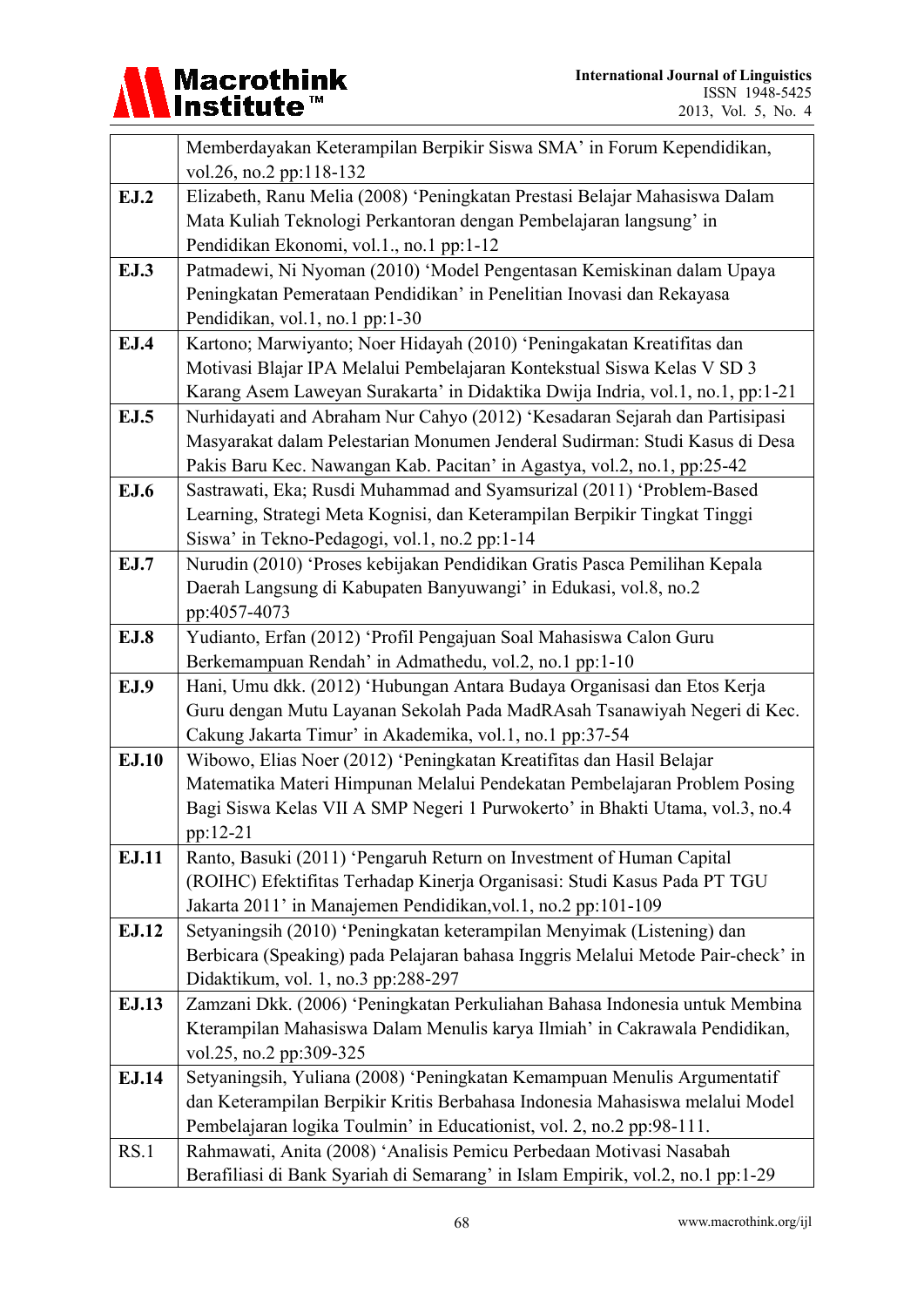# Macrothink<br>Mnstitute™

| RS.2  | Sulaiman, Ahmad (2012) 'Peranan Bimbingan Belajar Teknik Mata Pelajaran<br>Bahasa Inggris pada Siswa Sekolah Dasar' in Ukuwah, vol.7, no.2 pp:111-113     |
|-------|-----------------------------------------------------------------------------------------------------------------------------------------------------------|
| RS.3  | Suwarnaya, I Putu (2008) 'Upaya Peningkatan Mutu Pembelajaran Agama Hindu                                                                                 |
|       | Melalui Penerapan Model Pembelajaran Active Learning berbasis CTL Pada                                                                                    |
|       | Siswa Kelas VII A 1 Semester Ganjil SMP Negeri 1 Singaraija' in Widya Sastra,                                                                             |
| RS.4  | vol.4, no.6 pp:1-28<br>Jasuri (2010) 'Kepemimpinan Kiyai Politikus Dalam Meningkatkan ESQ Santri                                                          |
|       | Pondok Pesantren Darussalam Tambak Selo Wirosari Grobongan' in Inferensi,                                                                                 |
|       | vol.4, no.2 pp:1-19                                                                                                                                       |
| EM.1  | Wahyuningsih, Tri (2012) 'Pengaruh Investasi Pemerentah Terhadap Pertumbuhan                                                                              |
|       | Ekonomi dan Kesejarteraan Masyarakat setelah Pmekaran Daerah Kabupaten dan                                                                                |
|       | Kota di Propinsi Maluku' in Retemena, vol.1, no.1 pp:9-20                                                                                                 |
| EM.2  | Hartati, Anny (2009) 'Peningkatan Pendapatan Petani di Kabupaten Banyumas                                                                                 |
|       | dengan Cara Memberdayakan Petani Padi Organik melalui Kemitraan' in Soca,                                                                                 |
|       | vol.9, no.1 pp:1-5                                                                                                                                        |
| EM.3  | Suratman, Sasa Syaifulrohman (2012) 'Hubungan Finansial Disstres dan                                                                                      |
|       | Konservatisme Akuntansi' in Gema, vol.4, no.2 pp:119-131                                                                                                  |
| EM.4  | Widodo, Haryanto (2009) 'Analisis Kelayakan Investasi Perkebunan Kelapa Sawit                                                                             |
|       | PT XYZ' in Organisasi dan Manjemen, vol.2, no.4 pp:1-26                                                                                                   |
| EM.5  | Kumanau, Anderson G. and Debi C. Rotinsulu (2009) 'Analisis Kemampuan                                                                                     |
|       | Keuangan Daerah Dalam Pembiayaan Pembanguan di Kabupaten Kepulauan                                                                                        |
|       | Sangihe' in Pmbanguan Ekonomi dan Kuangan Daerah, vol. 2, no.3 pp:1-26                                                                                    |
| EM.6  | Foenay, Kristien Corina (2010) 'Analisa Pengaruh Faktor Internal Terhadap<br>Dividen Tunai pada Emiten Nonkeuangan di Bursa Efek Indonesia' in Bisnis dan |
|       | Manajemen, vol.2, no.1 pp:403-414                                                                                                                         |
| EM.7  | Hidayat, Cecep and Pritha Putri Warahapsara (2010) 'Pengaruh Kualitas                                                                                     |
|       | Pelayanan dan Produk Terhadap Citra Perusahaan dan Loyalitas Nasabah' in                                                                                  |
|       | Jurnal Manajemen, vol.1, no.2 pp:95-102                                                                                                                   |
| EM.8  | Nainggolan, Elfirisma T. Dkk (2011) 'Kelayakan dan Strategi Pengembangan                                                                                  |
|       | Usaha Silo Jagung di Gapoktan Ridomanah Kcamatan Nagreg Kabupaten                                                                                         |
|       | Bandung' in Manajemen IKM, vol.6, no.1 pp:1-8                                                                                                             |
| EM.9  | Akhyar, Khairil Dkk. (2010) 'Pengaruh Partisipasi Anggaran, Gaya                                                                                          |
|       | Kepemimpinan dan Komitmen Organisasi Terhadap Kinerja Manjerial; Studi                                                                                    |
|       | Kasus Pada Universitas Malikus Saleh Loksmawe' in Mepa, vol.5, no.1 pp:1-14                                                                               |
| EM.10 | Setyawan, Danil Budi (2006) 'Analisis Perusahaan Jasa Transportasi dan                                                                                    |
|       | Permintaan yang Bergerak Dengan Parameter Ebitda dan Ebit' in Tadulako, vol.7,                                                                            |
|       | no.1 pp:2608-2622                                                                                                                                         |
| LL.1  | Indica, Canna (2011) 'Semangat Kebangsaan dalam Roman Drama di Boven                                                                                      |
|       | Digul Karya Kwee Tekhaai' in Bahasa dan Sastra, vol.11, no.2 pp:134-143                                                                                   |
| LL.2  | Mulyani, Mimi (2012) 'Sintakmatik Pembelajaran Menulis Catatan Harian                                                                                     |
|       | Berbasis Kearifan Budaya Lokal: Suatu Alternatif Model Pembelajaran                                                                                       |
|       | Keterampilan Menulis yang Berorientasi Pada Pendidikan Karakter' in                                                                                       |
|       | Metalingua, vol.10, no.1 pp:27-39                                                                                                                         |